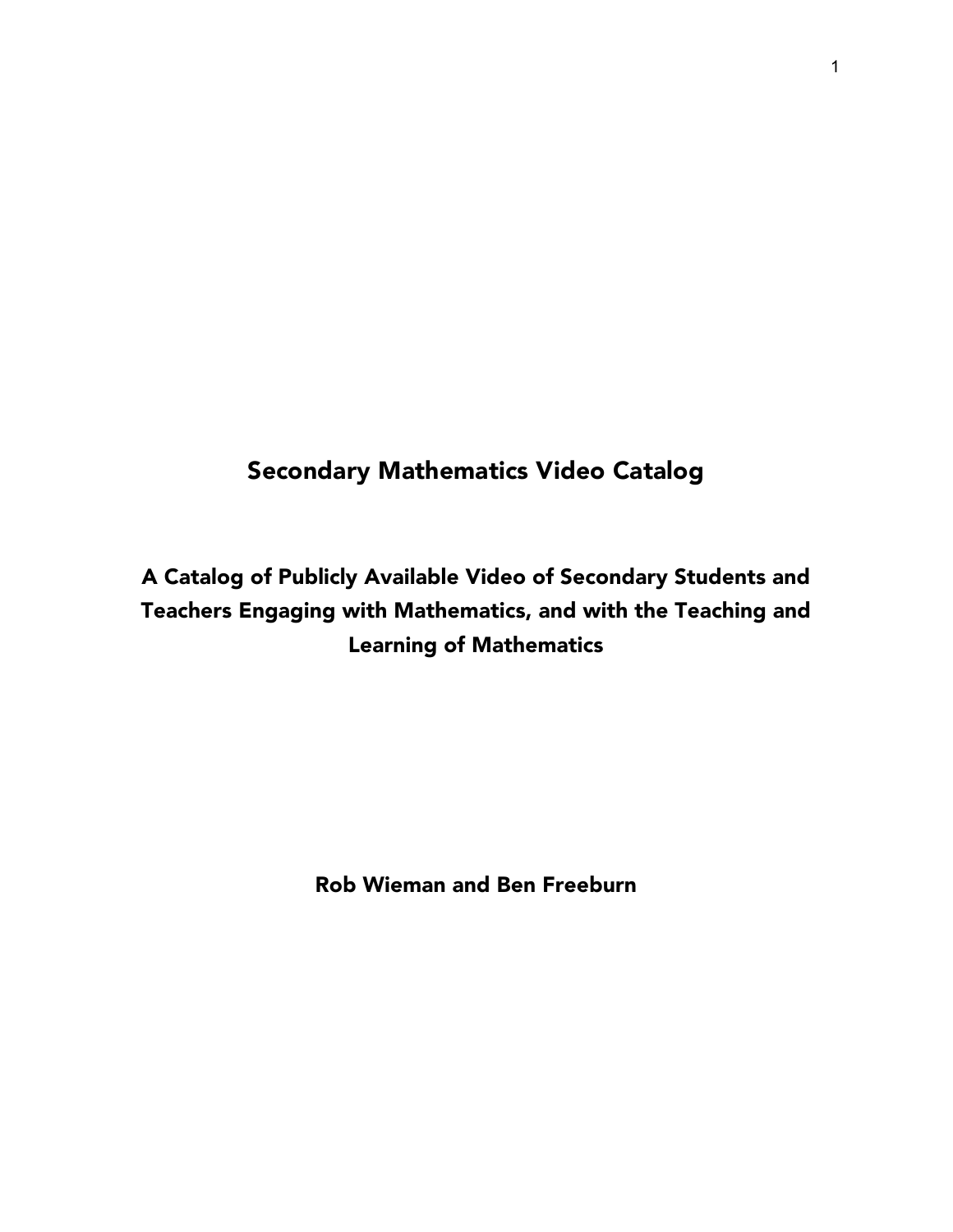## Table of Contents

| The Fostering Geometric Thinking Toolkit:                |  |
|----------------------------------------------------------|--|
|                                                          |  |
| The Fostering Algebraic Thinking Toolkit:                |  |
|                                                          |  |
| Connecting Mathematical Ideas: Middle School Video Cases |  |
|                                                          |  |
|                                                          |  |
|                                                          |  |
| Mathematics Assessment Project                           |  |
|                                                          |  |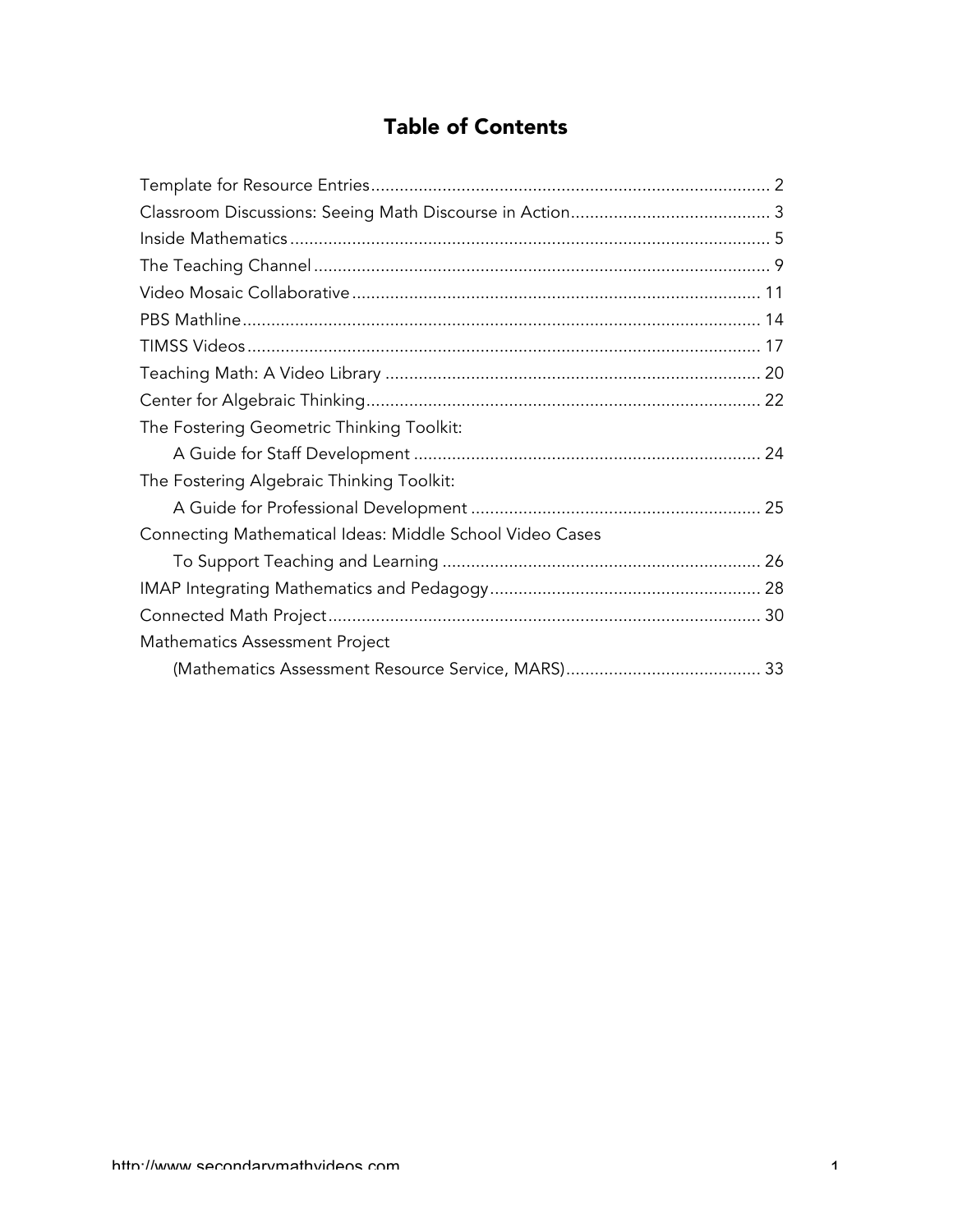# Template for Resource Entries

This shows the structure of each entry and the kind of information that is presented there.

| <b>Name of Resource:</b>                                           |
|--------------------------------------------------------------------|
| Author/sponsor:                                                    |
| Accessibility (URL, or place to buy it):                           |
| Type of video (Individual task based interview, small group, whole |
| class, teacher reflection):                                        |
| Length of videos:                                                  |
| <b>Number of videos:</b>                                           |
| Level (HS, MS, Elementary):                                        |
| <b>Content domains (CCSS-M Content Standards):</b>                 |
| Description of the Videos:                                         |
| Usefulness of the Videos:                                          |
| Ancillary Materials (i.e. transcripts, tasks):                     |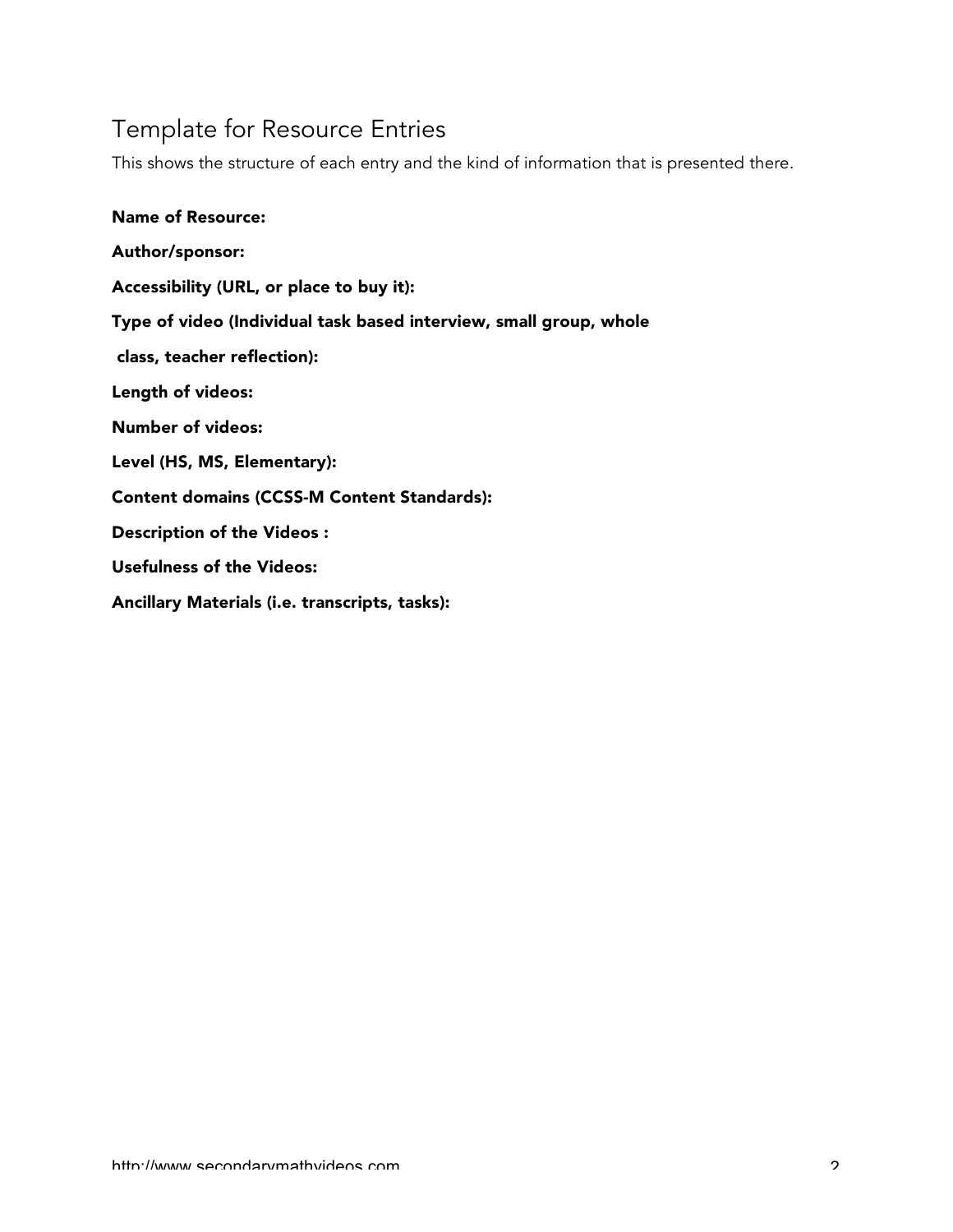## Classroom Discussion: Seeing Math Discourse in Action

Name of Resource: Classroom Discussion: Seeing Math Discourse in Action

Author/sponsor: Anderson, Chapin, and O'Connor

Accessibility: DVDs that are a component of a purchasable (\$149.99) "multimedia professional learning resource" published by Math Solutions (www.mathsolutions.com).

Type of video: Excerpts from 12 classroom lessons that involve small group and whole class discussions

Length of videos: Individual videos range in length from 30 seconds to 16 minutes.

Number of videos: 75 videos

Level: Grades K - 6

**Content domains:** Counting and Cardinality, Operations and Algebraic Thinking, Number and Operations in Base Ten, Measurement and Data, The Number System

## Description of the Videos:

- The videos on the DVDs are organized in two ways by the chapters in the accompanying facilitator's guide and by grade level
- The videos include representations of teacher's "talk moves" (e.g. wait time, revoicing) in classroom lessons with small groups and whole classes, of teachers establishing classroom talk norms, and of teachers' and students' talk focused on developing students' understanding of mathematical concepts and processes.

## Usefulness of the Videos:

- Videos illustrate particular "talk moves" and combinations of "talk moves"
- Videos afford opportunity to view students doing mathematics as they engage in problems, as the students interact with other students, and as the students interact with teachers.
- Videos demonstrate instructional practices consistent with the mathematics teaching practices (NCTM, 2014). These practices include but are not limited to: posing purposeful questions, eliciting and using evidence of student thinking, supporting students' productive struggle, and orchestrating mathematical discourse.

- Facilitator's Guide
	- From the product description, "The 240-page guide offers twenty professional development sessions centered on video clips illustrating best talk practices in action."
	- The guide is organized into three sections. The first section provides an overview for classroom discussions in students' mathematics learning. The second section focuses on different mathematical content and processes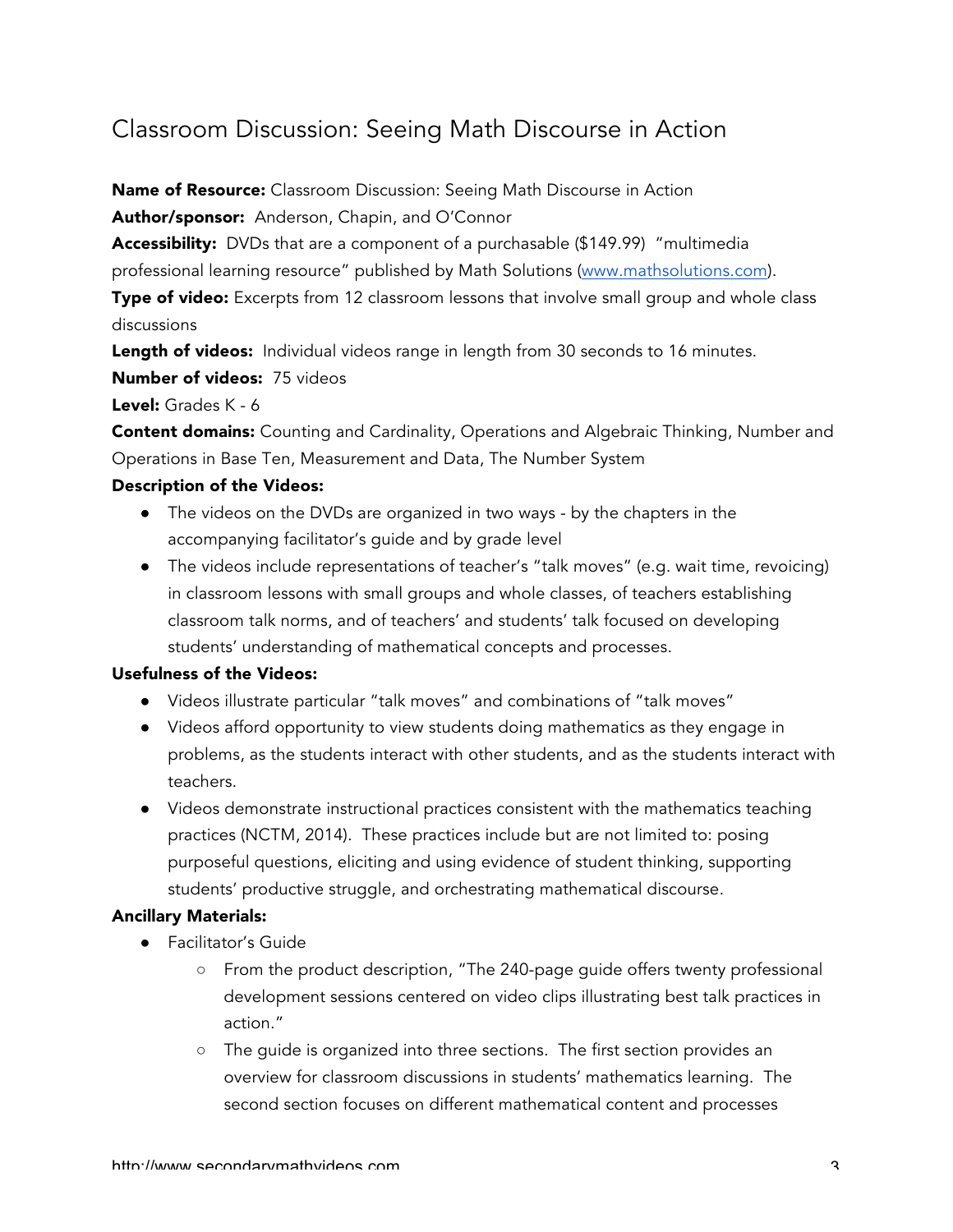involved in classroom discussions. The third section focuses on implementing classroom discussions.

- The guide includes facilitation materials for professional learning sessions, how each of the videos are involved in the sessions, descriptions of the 75 videos, and an alignment of the lessons of the videos with the Common Core State Standards for Mathematics Correlations.
- CDs of reproducibles
	- Lesson Planning Template
	- Professional learning session handouts
	- Lesson plans for the twelve classroom lessons in the videos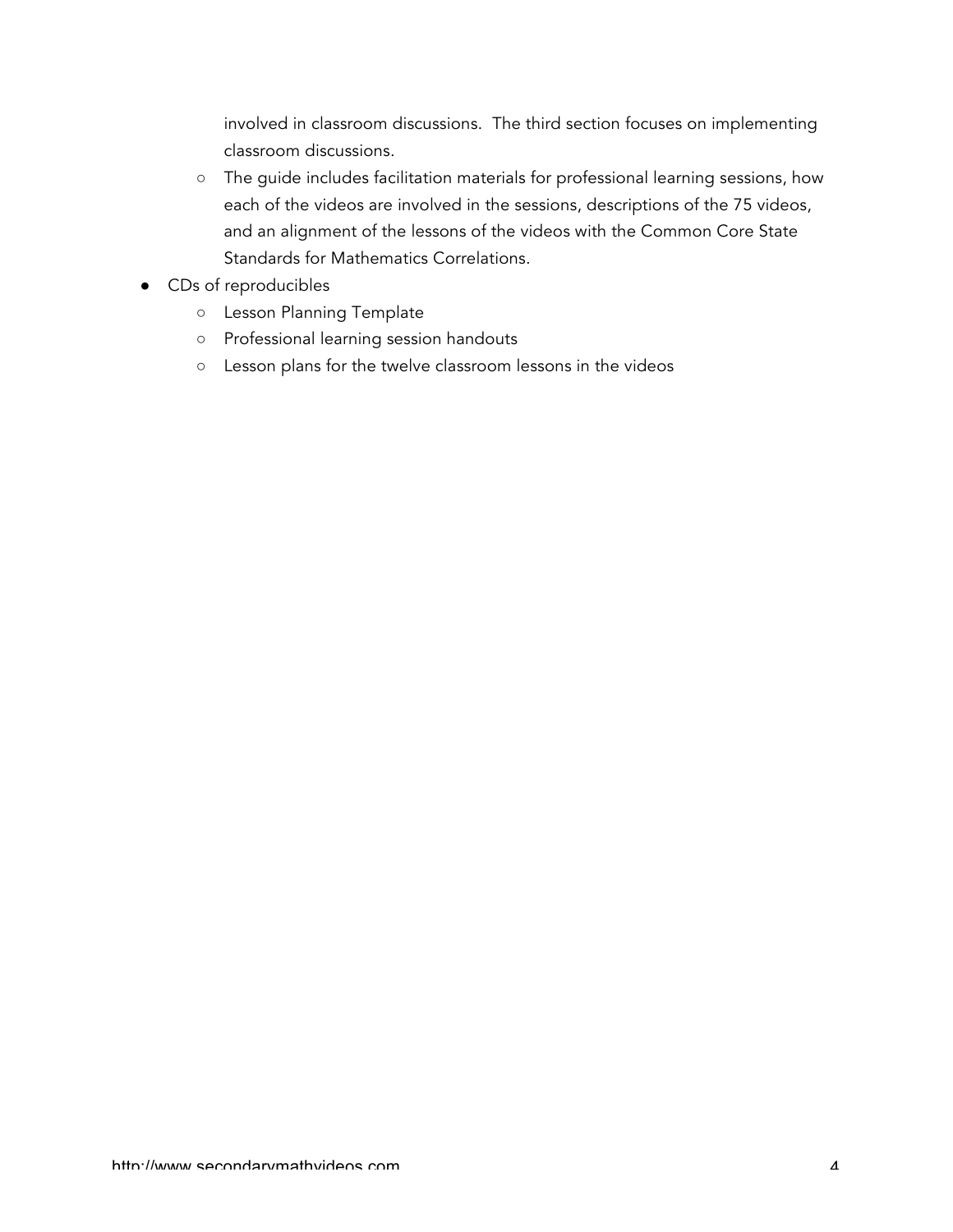## Inside Mathematics

#### Name of Resource: Inside Mathematics

Author/sponsor: Inside Mathematics is copyrighted by the Noyce Foundation

Accessibility: These videos are available for free streaming on the internet.

#### www.insidemathematics.org

**Type of video:** Excerpts from classroom lessons and teacher reflections - prior to and following lesson. NOTE:The videos are separated into four collections: Public Lessons, Number Talks, Problem of the Month, Formative re-engaging lessons.

## Length of videos: 5-25 minutes

## Number of videos :

- Number Talks: 5 different classroom lessons, 3 videos for each classroom
- Problem of the Month: 9 videos
- Public Lessons: 14 different classroom lessons, 10 20 videos for each classroom
- Formative re-engaging lessons: 5 video

## Level: Grades 1 - 12

#### Content domains:

- Elementary: Operations and Algebraic Thinking; Number and Operations in Base Ten; Numbers and Operations - Fractions; Measurement and Data; Geometry
- Middle Grades: Ratios and Proportional Relationships; The Number System; Expressions and Equations; Geometry; Statistics and Probability; Functions
- High School: Number and Quantity; Functions; Geometry; Statistics and Probability; Algebra

## Description of the Videos:

- All videos include a closed caption feature
- Public Lesson
	- 14 sets of videos for entire Grade 2 12 classroom lessons, many of which include pre-lesson conversations and post-lesson debriefing with mathematical coaches, fellow teachers, and/or students
	- Most of the classroom lessons involve tasks created by the Mathematics Assessment Resource Service (MARS)
	- The videos of the classroom lesson are separated into temporal segments usually 10-15 video segments per lesson. Nearly all the lessons follow a launch, explore, and summarize structure. All the lessons include whole class and small group activities. The videos of the small group activities include different groups of students working on mathematics.
- **Number Talks**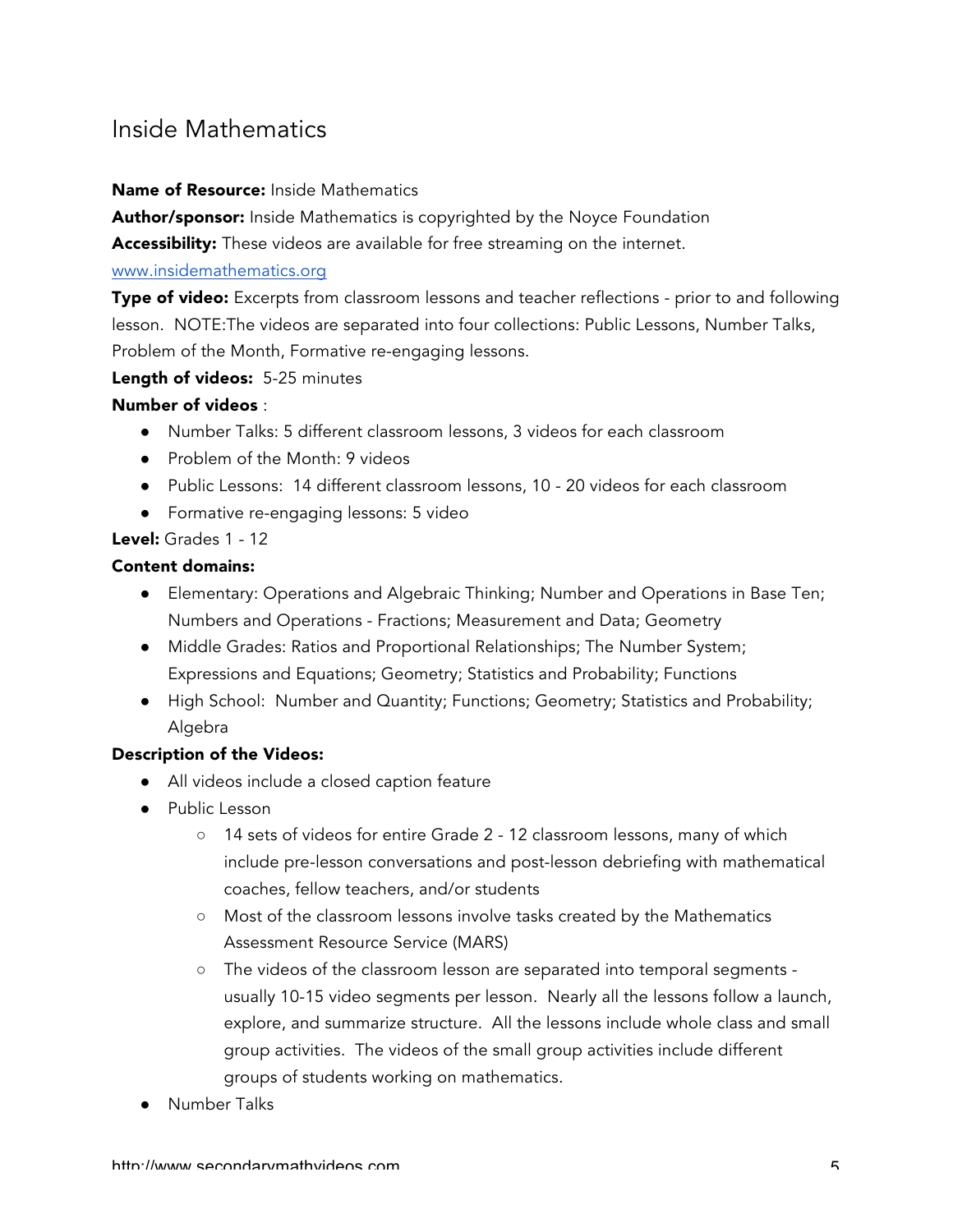- The following is the website creators' description of number talks: "Number talks were developed for classroom teachers to engage students in "mental math" through grappling with interesting mathematics problems. Educators can use number talks regularly as introductions to the day's mathematical practice, as "warm ups" for other lessons, or as stand-alone extended engagements with mathematical concepts."
- 5 sets of 3 videos for each Number Talk. Most of the sets of videos include a pre-lesson conversation between the teacher and coach, the Number Talk enacted in a classroom, and a post-lesson debriefing between the teacher and the coach.
- Most of the Number Talk classroom videos focus on a whole class discussion, but some include small group, pair and share interactions.
- Problem of the Month
	- The following is the website creators' description of the videos in the Problem of the Month collection: "Anna Yates School launched their schoolwide conversations about mathematics teaching and learning using the Problems of the Month. In the videos below, you'll see how classrooms of different grade levels worked separately and together on different levels of the Problem of the Month "Party Time," which requires logic, deductive reasoning, counting principles/strategies, and a variety of mathematical representations (depending on the grade level) such as tree diagrams, Venn diagrams, tables, charts, and matrices. Teachers and principals describe how they collaborated together on the problem-solving theme at their school, and in the culminating gallery walk students explain their thinking and share what they like about the Problems of the Month."
	- There are nine videos in the collections. Five of the videos are students in grades K-6 engaging in the different levels of the "Party Time" problem. Four of the videos are pre-lesson and post-lesson conversations with teachers, principals, and students discussing the Problem of the Month project. Some of the videos are separated into segments.
	- Many of the videos include the launching of the Problem of the Month task and then focus on small groups of students doing the task. The videos capture the progress of different small groups of students as they work on task.
- Formative re-engaging lessons
	- The website creators state: "Formative Re-Engaging Lessons involve a cycle of inquiry, instruction, assessment, analysis, selection, and re-engagement around a mathematical concept."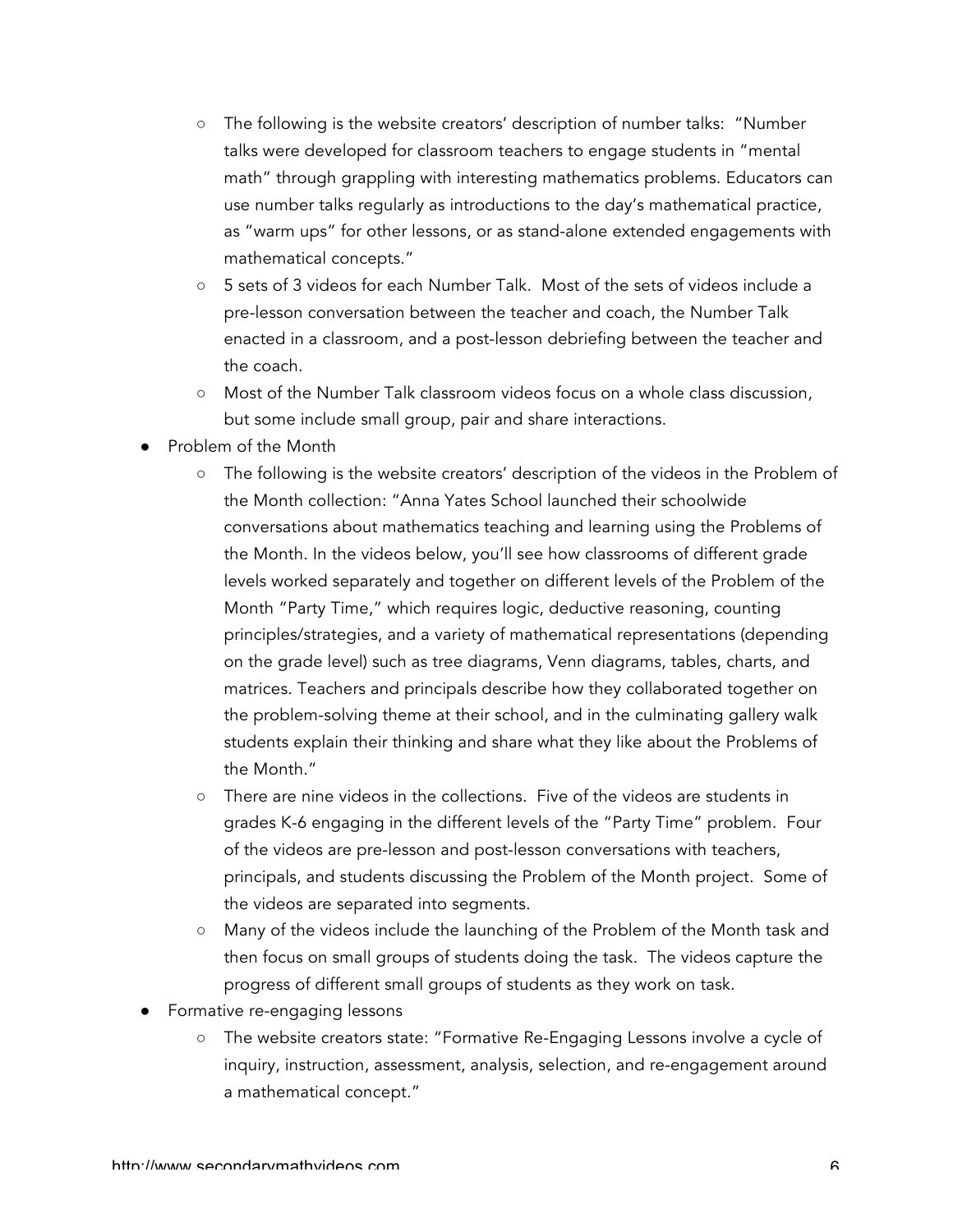- The collection is a set of five videos from one classroom lesson. The lesson is segmented into four videos and the fifth video is a pre-lesson conversation between the teacher and math coach.
- Organization of videos
	- CCSS-M Content and Practice Standards: Collection of excerpts from the public lessons videos illustrate students engaging in each of the eight mathematical practices and a variety of the mathematical content standards. The collection allows the viewer to search by grade level, content standard, or mathematical practice.
	- Tools for principals, coaches, and teachers: Collection of videos for teachers include teachers reflecting on their learners, on teaching practices, and on each other's teaching. Collection of videos for coaches include coaches reflecting on lesson study, their role in teacher learning, reflecting on the mathematical tasks, and excerpts from the pre-lesson and post-lesson conversations for the public lesson video collection. The video collection for principals includes the principals reflecting on their role in emphasizing the importance of mathematics teaching and learning in their respective schools.

## Usefulness of the Videos:

- The collection of videos offer video representations of mathematics teaching and learning that can be used to demonstrate/model:
	- Setting-up/Launching a classroom mathematical activity in which students collaborate in small groups
	- Teachers interacting with students using different discourse structures (i.e. I-R-E, Funnelling, and Focusing)
	- Teacher transitioning between small group activity and whole class discussion/directions/lecture
	- Students engaging in mathematical activity with small groups of peers with and without the teacher
	- Teachers supporting students productive struggle
	- Teachers posing purposeful questions to individual students, small groups of students, and whole class
	- Teachers launching and implementing low-level and high-level cognitive demand mathematical tasks
	- Teachers, coaches, and students reflecting on their experiences teaching and learning during a classroom mathematics lesson
	- Teachers and coaches anticipating lessons, sharing their rationales behind pedagogical decisions, and interpretations of observed student behavior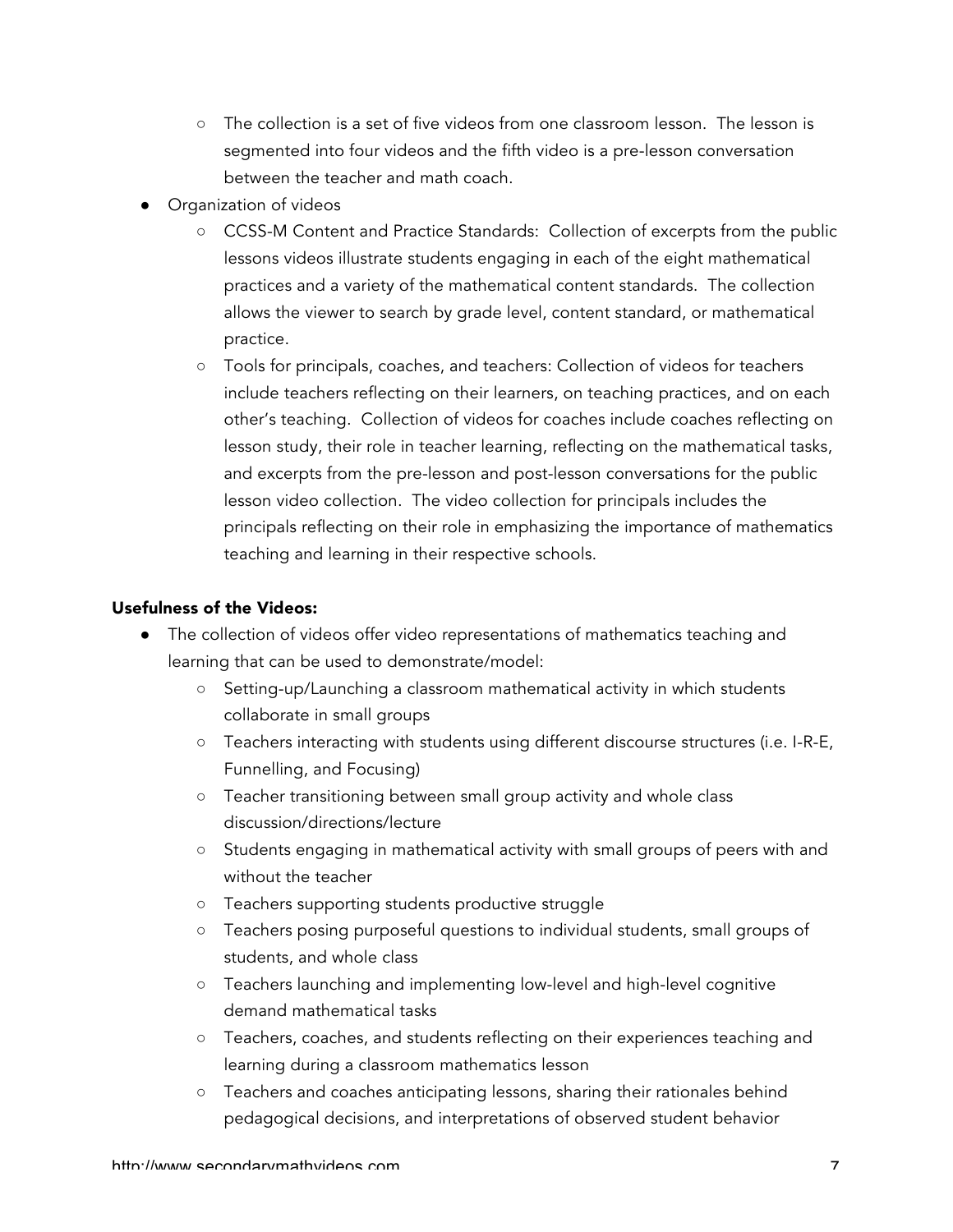○ Teachers and students in Bilingual classrooms

- Public Lessons
	- Written overview of the set of videos for the classroom lesson and each video in the set.
	- Written teacher and/or coach commentary about the mathematics teaching and learning in the videos.
	- Transcripts for nearly all the videos
	- Lesson plans, the mathematical task(s) from the lesson, and student work sample(s) from the classroom lesson
- **Number Talks** 
	- Written overview of each video in the Number Talk set
	- Transcript for each video
- Problem of the Month
	- Problems of the Month Tasks
	- Transcripts of the videos
- Formative Re-engaging
	- Overview of each of the video segments
	- Transcripts for the videos
	- Lesson plan, mathematical task in the lesson, pre- and post-assessments, supporting materials, and student work samples from the classroom lesson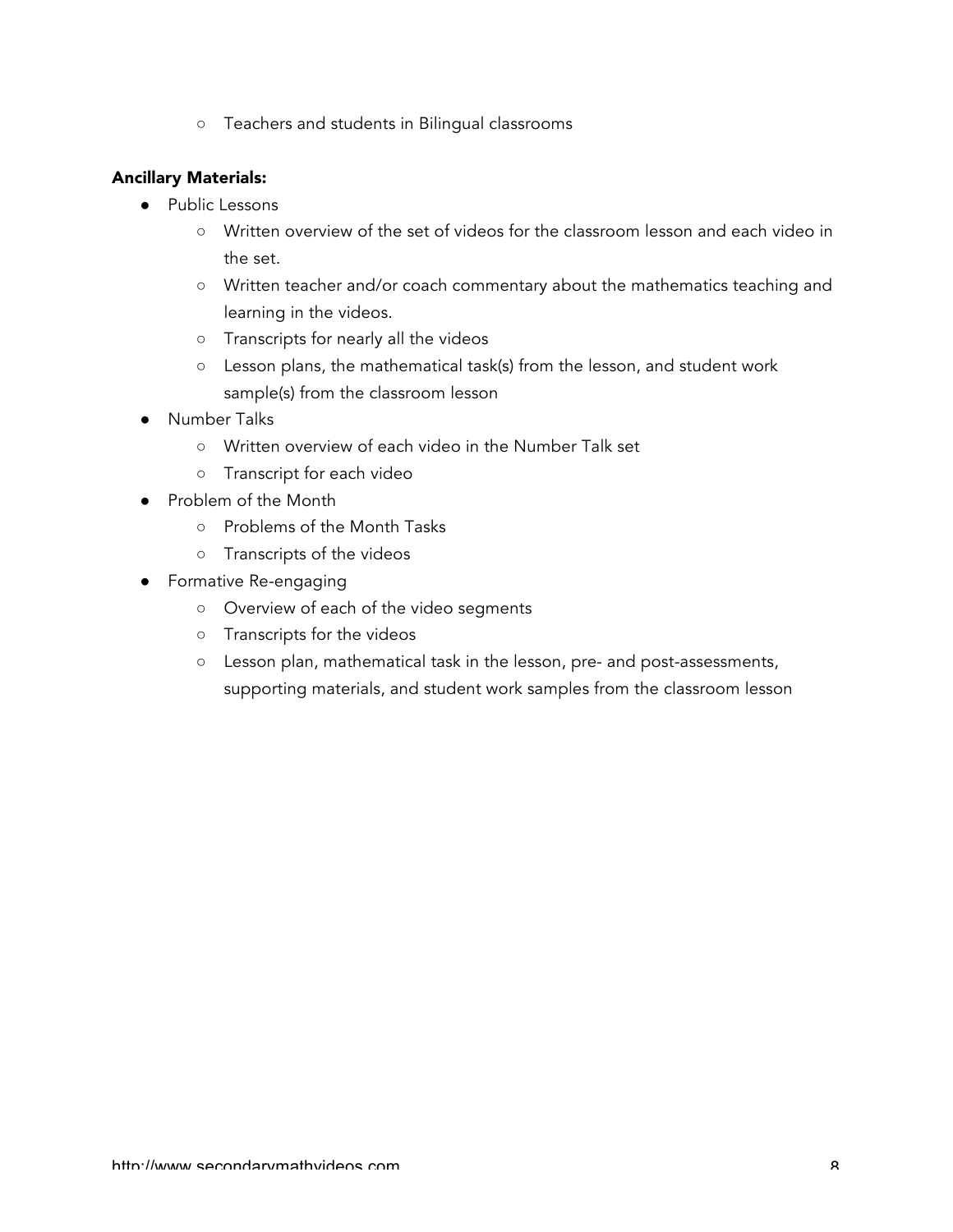## Teaching Channel

#### Name of Resource: Teaching Channel

Author/sponsor: The Teaching Channel, a non-profit organization

Accessibility (URL, or place to buy it): These videos are available for free streaming on the internet. You have to create an account and password.

www.teachingchannel.org

#### Type of video (Individual task based interview, small group, whole

class, teacher reflection): Excerpts of classroom lessons, which include whole class, small group, and teacher reflection.

Length of videos: 2 minutes to 26 minutes

Number of videos: Website reports 162 "math" videos

#### Level (HS, MS, Elementary): K-12

#### Content domains:

- K-8 CCSS-M Content Standards: Counting and Cardinality; Operations and Algebraic Thinking; Number and Operations in Base 10; Number and Operations - Fractions; Measurement and Data; Geometry; The Number System; Expressions and Equations; Functions; Statistics and Probability
- 9-12 CCSS-M Content Standards: Algebra; Functions; Modeling; Geometry; Statistics and Probability

#### Description of the Videos :

- The video collection is organized by grade level and topic, which are not specific to mathematics teaching and learning.
- The videos are tagged using, at most, three keywords that describe the grade level, mathematical content, CCSS-M Standard, and/or mathematical teaching practice.
- Video collection includes a search feature that allows the user to search videos by mathematical content, grade band, teaching practice.
- There seems to be two major foci for the videos mathematics teaching practices (e.g. "giving efficient directions," "think time and collaborative learning," and "formative assessment using U-P-S strategy") and mathematics lesson ideas (e.g. "collaborate to solve inequalities" and "statistical analysis to rank baseball players.")
- The content of the videos varies. Many of the videos include excerpts of classroom lessons that follow a launch-explore-summarize structure. The launch involves the teacher setting up the activity while interacting with the whole class. The excerpts from the explore portion focuses on small groups of students collaborating on the mathematical task. The excerpts of the summary involve a whole class discussion about the students' work on the mathematical activity. All of these videos include a voice-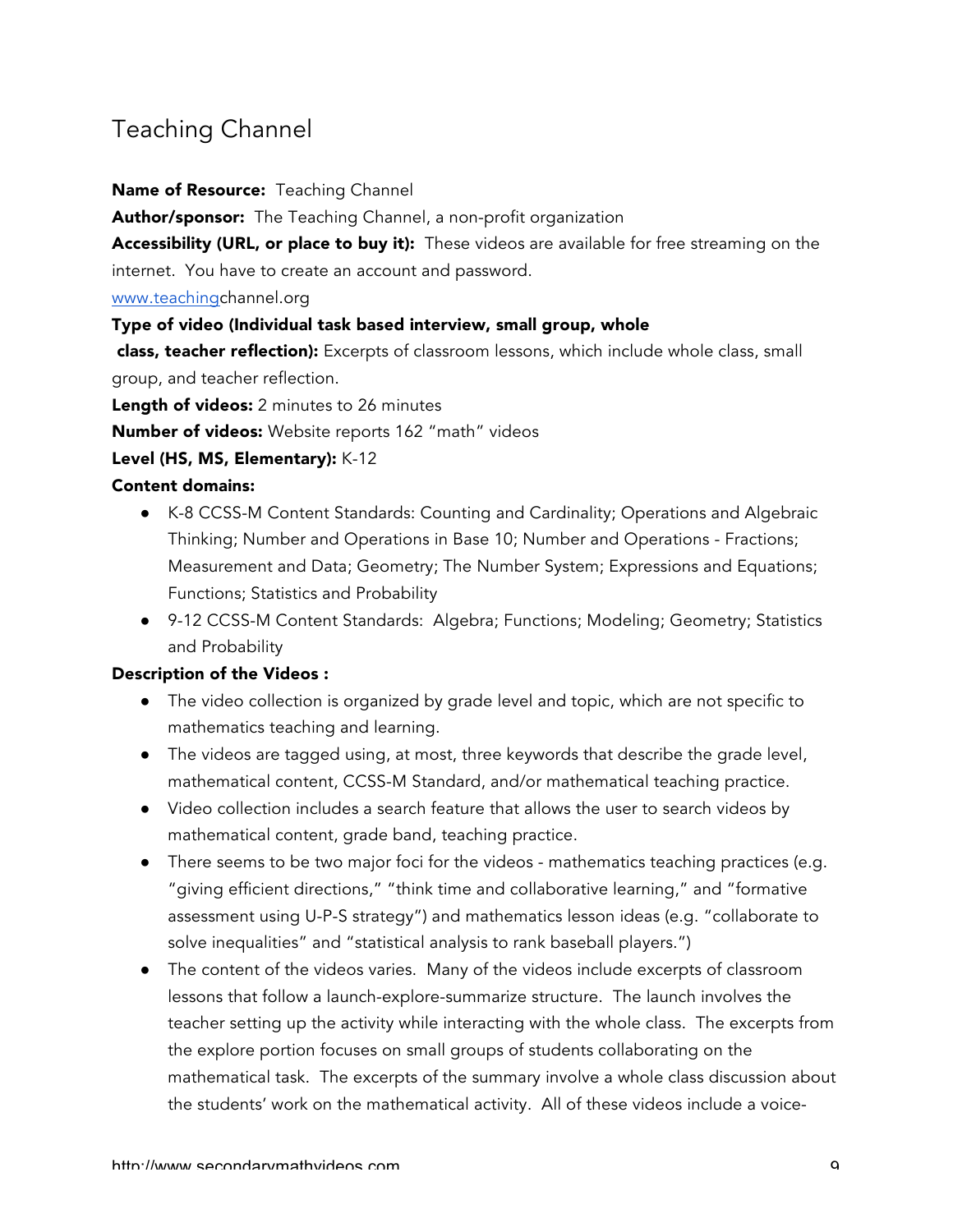over commentary in which the teacher(s) reflects on pedagogical decisions and situates the decisions in the broader scope and sequence of the students' mathematical learning.

• The length of the videos vary greatly as does the number of excerpts from classrooms.

### Usefulness of the Videos:

- Although many of the videos are brief, they do provide clear representations of particular mathematics teaching practices in classrooms. These practices include scaffolding and supporting students' mathematical reasoning, establishing classroom norms for student collaboration and discourse about mathematics, and setting up and implementing mathematical tasks that maintain the task's level of cognitive demand
- A number of the longer videos include multiple small groups of students collaborating on a mathematical task. Some of the excerpts provide representations of students' mathematical thinking (e.g. algebraic thinking, proportional reasoning, conjecturing, reasoning-and-proving.)
- A few of the videos provide clear representations of ways teachers control the classroom lesson, such as using hand and voice signals to get students' attention when they are working in small groups, asking funneling questions during whole class and small group discussions, and giving clear, descriptive instructions as to how the students will engage in the mathematical tasks
- Several of the videos provide opportunities to observe how technology is integrated into students' investigation of mathematical ideas (e.g. using ICT to investigate circle theorems) and how technology is coupled with students' mathematical modeling (e.g. using trigonometric functions to calibrate drones.)

- All of the videos include a brief description of the school system of the participating teachers/coaches/principals, objective of the video, and a small set of reflection questions for the viewer
- Most of the videos include transcripts
- Besides the transcript, many of the "Teaching Practice" videos include: lesson plans; instructional materials (e.g. curriculum materials, activity worksheets, technology instructions); and/or written teacher commentary about the lesson.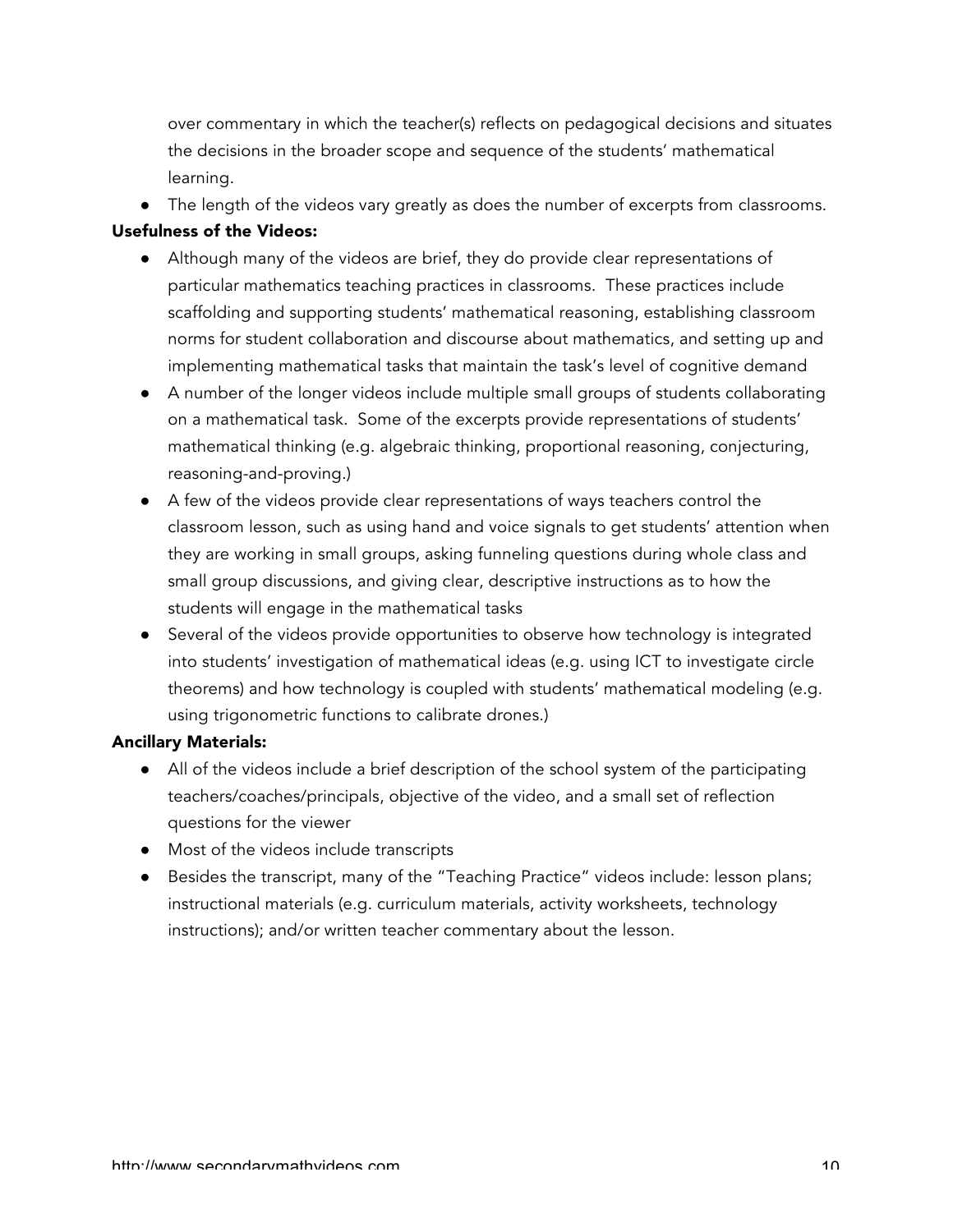## Video Mosaic Collaborative (VMC)

## Name of Resource: Video Mosaic Collaborative (VMC)

Author/sponsor: VMC partners: Rutgers University Libraries, The Robert B. Davis Institute for Learning, and Wisconsin Center for Education Research. The VMC is a National Science Foundation funded initiative.

Accessibility: These videos are available for free streaming on the internet.

videomosaic.org

Type of video: Classroom lessons; after-school interventions and observations with a small group of students

Length of videos: 5 minutes to 60+ minutes

Number of videos: 280 videos in the collections

## Level (HS, MS, Elementary): Grades 1 - 12

## Content domains:

- Elementary and Middle school: Operations and Algebraic Thinking; Numbers and Operations in Base Ten; Numbers and Operations - Fractions; Statistics and Probability; Measurement and Data; Ratio and Proportional Reasoning; Expressions and Equations
- High School: Algebra; Statistics and Probability; Functions; Geometry

### Description of the Videos:

- The following excerpts from the website's creators give an overview of the collection:
	- "The Video Mosaic Collaborative (VMC) is an interactive collaboration portal designed to enable teachers, teacher educators and researchers to analyze and utilize the real classroom videos shot over a span of 20+ years to make new discoveries in math education and transform mathematics research, teaching and learning."
	- "The collection is unique in its selection of carefully created clips from multihour classroom and after school intervention and observation sessions. These clips have been selected and summarized by the researchers who led the longitudinal studies and by graduate students and research associates assisting the Video Mosaic Collaborative project. Each clip was developed to support teacher education, research and the practicing teacher needing advice and support in the mathematics classroom."
- The videos in the collection are in two formats: (a) the raw footage of the video format; and (b) clips of the raw footage purposefully segmented in order to represent key aspects of student(s)' learning of and reasoning in mathematics.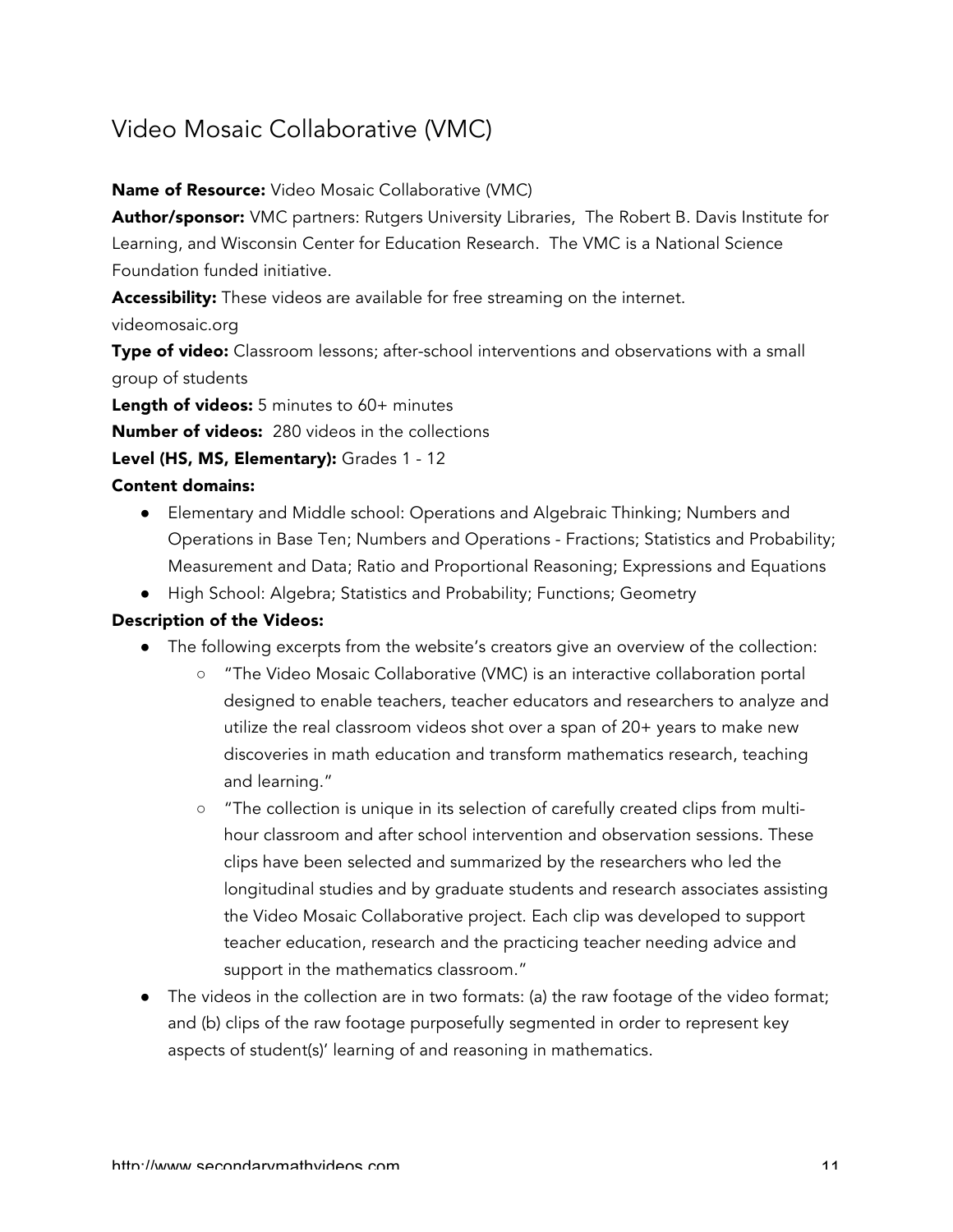- The classroom and after school classroom interventions involve high-level cognitive demand tasks. The researchers interactions with students maintain the level of cognitive demand as the students engage in the tasks.
- The videos include students using mathematical tools such as graph paper, base ten blocks, algebra blocks, computers, the tower of hanoi, calculators, and number lines.
- The focus of nearly all the videos is on students individually and collectively engaging in mathematical reasoning

## Usefulness of the Videos:

- The creators of the website write the following about affordances of the videos:
	- The teacher educator can: "Influence teacher beliefs on how students effectively learn and understand mathematics concepts" and "Illustrate how videos can enhance the preparation of mathematics educators."
	- Teachers can: "Demonstrate how students learn mathematical concepts, such as fractions; Explore effective teaching strategies for use in the classroom, with groups or one on one; Learn about topics in depth, for classroom preparation."
- The videos capture complete segments of students' discourse and written inscriptions as they engage in mathematical tasks in grades 1-12. The complete nature of the segments are useful representations of students' productive struggle as they engage in mathematical tasks.
- Similarly, the complete segments of researchers' interactions with students in classroom and after-school interventions are useful representations of instructional practices (i.e. posing purposeful questions, wait time, eliciting evidence of student thinking) that support the students productive struggle.

- Transcripts of the videos
- Copies of student work samples
- Mathematical Tasks from the videos
- Analytic tool (coming soon) to create video excerpts and annotations. The authors of the website describe the RUanalytic Tool as "a web based video annotation and playlist creation tool. This tool intended to allow users to explore and analyze video in the VMC. Once the user finds video they can create an event from small parts of the video. Users can save multiple events to an Analytic. Once saved, an Analytic can be shared with other users of the tool or with users who do not have access to the tool."
- Accompanying each video is a detailed description that includes: the events of the video, researchers in the video, math tool(s) used in the video, math strand, math problem, grade level, NCTM Content and Process Standard, Forms of Reasoning, Student participants, Setting, Student Gender and Ethnicity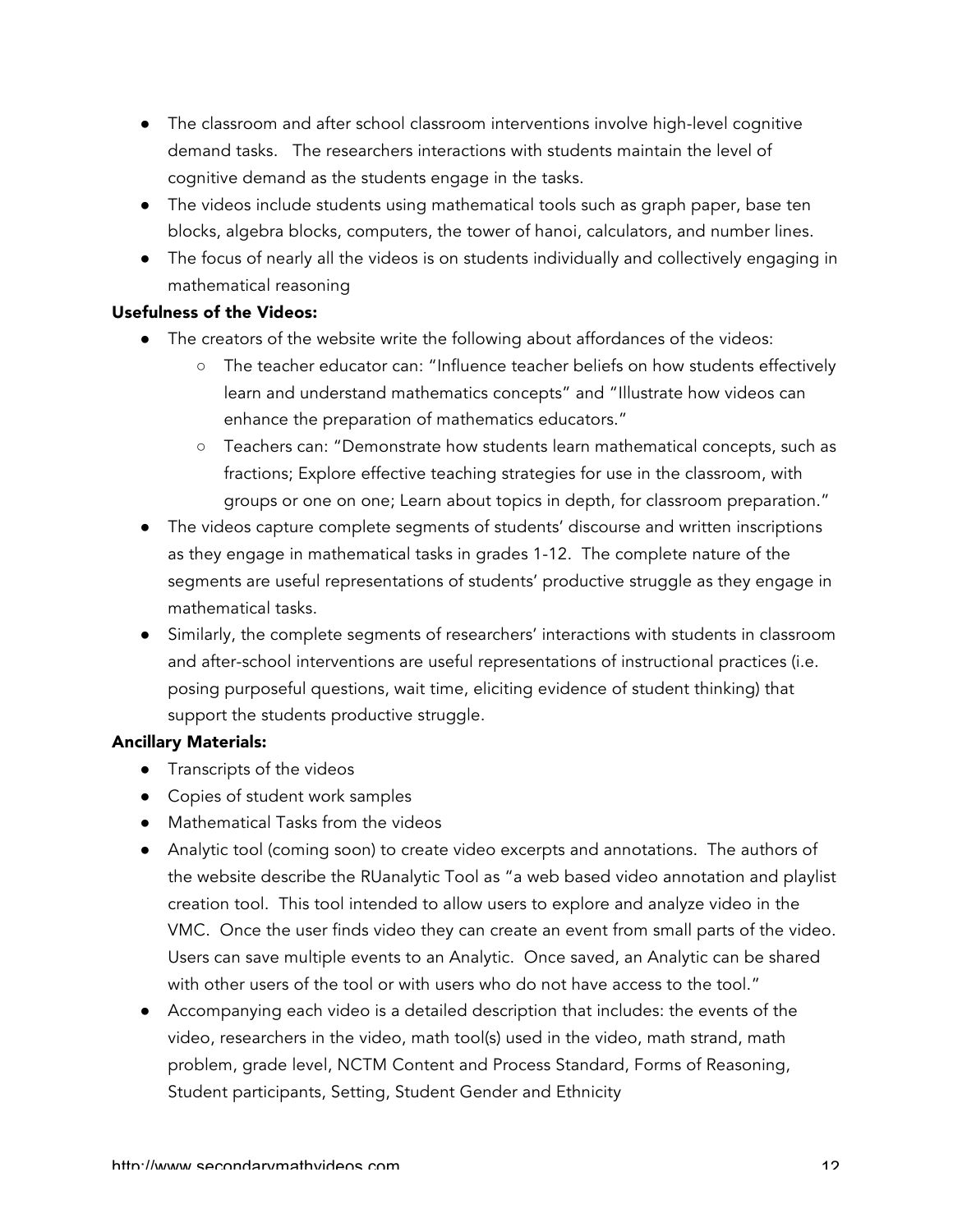● The website has a powerful search feature that allows users to search by mathematical task, NCTM (2000) Content and Process Standard, grade level, forms of mathematical reasoning, and mathematical tool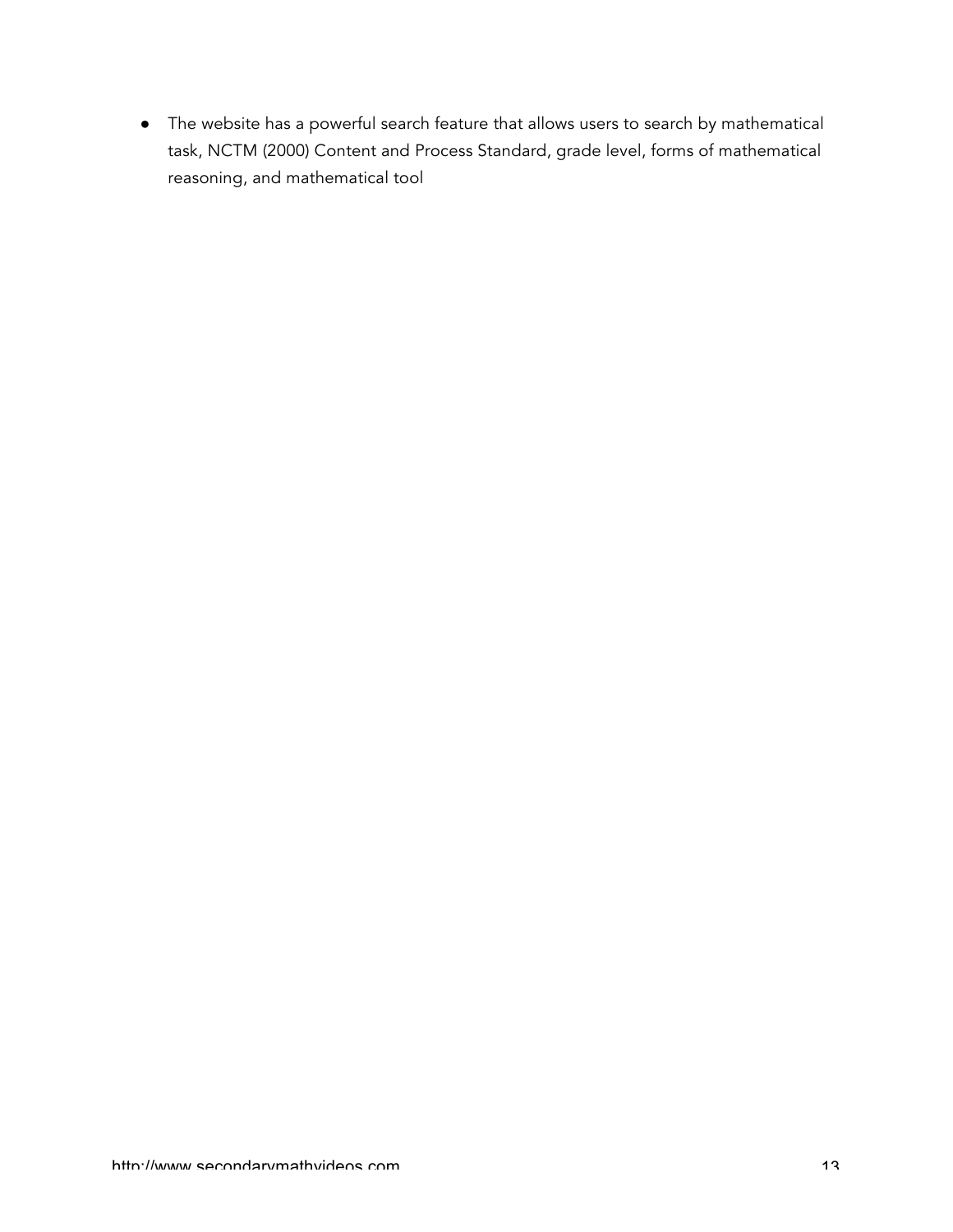## PBS Mathline

#### Name of Resource: PBS Mathline

Author/sponsor: PBS Learning Media

Accessibility (URL, or place to buy it): These videos are available for free streaming on the internet. You have to create an account and password.

www.pbslearningmedia.org,

Type of video: Video of classroom mathematics lesson

Length of videos: 15 - 60 minutes

Number of videos: 53

Level (HS, MS, Elementary): PreK-2, Grade 3-5, Grade 6-8, Grade 9-12

#### Content domains:

- Grades K-5: Measurement and Data; Operations and Algebraic Thinking; Geometry; Number and Operations in Base Ten; Number and Operations - Fractions;
- Grades 6-8: Expressions and Equations; The Number System; Ratios and Proportional Reasoning; Statistics and Probability; Functions; Geometry
- Grades 9-12: Algebra; Functions; Statistics and Probability; Number and Quantity; Modeling

## Description of the Videos:

- A number of the lessons follow a launch-explore-summarize format. The teacher first introduces or sets-up a class task, activity, or experiment. Then the teacher provides students time to engage in the mathematical task/activity/experiment. The teacher then concludes with a discussion or lecture about the overarching mathematical idea(s) in the lesson.
- Many of the lessons in the videos include both small group and whole class discussions in which students are working on a mathematical task, activity, or experiment that requires a significant portion of the lesson's time.
- Some of the teachers in the videos demonstrate instructional practices and mathematical tasks that have the *form* but not the *function* of those advocated by the NCTM Standards.
- The videos include teacher and student reflections on teaching and learning; teacher voice over and interpretation of some of the events in the classroom videos; edited, full lengths segments of the classroom lesson; segments of video focusing on individual and groups of students engaging in mathematical tasks
- Names of the videos by grade band [Bold indicates that the video couldn't be found on PBS Learning Media]: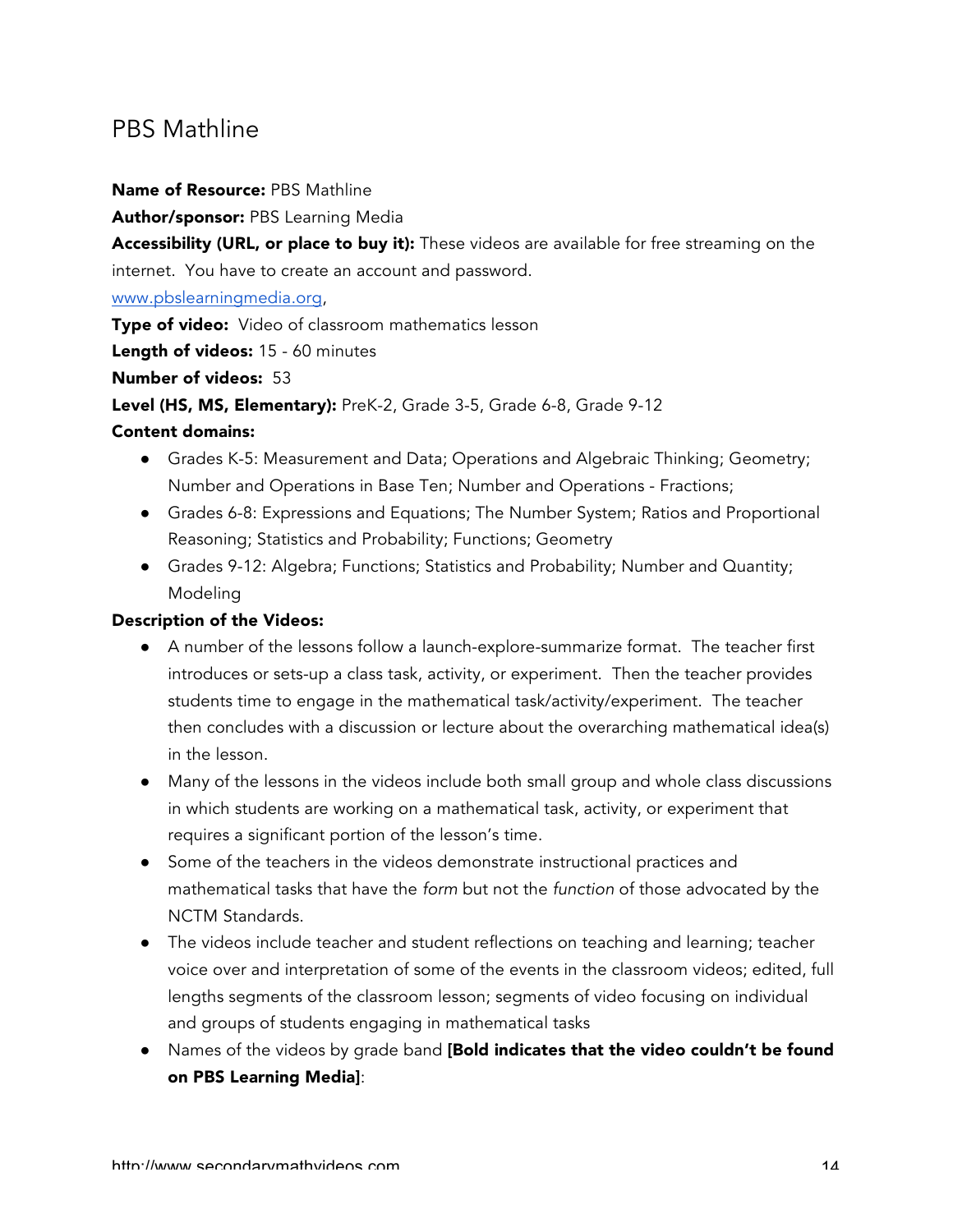- Grade PreK-2: Button, Button; Creature Features; Here, There, and Everywhere; It's a Perfect Fit - Part I-III; Money Counts; Peddling Petals; Sand Babies; Tessellations WOW!; The Magic Box; To Half of Half Not
- Grade 3 5: An Apple a Day; Bead-Dazzling; Blazing the Trail; Bubble Mania; Chances Are - Part I - III; Food for Thought; It Takes Ten; Looking Through the Algebraic Lens; Mirror, Mirror; Mix It Up; SideWalk Capers; Snake Patterns-ss-s; Soak It Up; Struts n' Stuff; Tree-mendous Plots; Whirlybirds
- Grade 6-8: Alphabits; Aw Chute; Drip, Drop, Drip, Drop; Fantasy Baseball -Part I-II; Fill 'er Up; Hop to It; How Many Noses are in Your Arm?; In a Heartbeat; Is it Really News?; Let's Face It; Looking Through the Algebraic Lens; Million Dollar Giveaway; Once in a Blue Moon; Reaching New Heights; Remove One; Rock Around the Clock; Roll Out the Barrel; Rumors; Something Fishy; Steppin Out; The Factor Game; The Great Race; The Smithville Families; Tiling the Plaza; Up, Up, and Away; We're All Tuned In Wet Heads; What's Your Angle?;
- Grade 9-12: Bottles and Divers; Building Boxes; The Busing Problem; Getting Out of Line; Meadows or Malls; Mystery Liquids; Pennies, Pressure, Temperature, and Light; Rhinos and M&M's; Squares Inside Squares; Stressed to the Breaking Point; Toothpicks and Transformations; The Yo-Yo Problem; Making the Case

#### Usefulness of the Videos

- The videos of the classroom lessons are useful in modeling the set-up and implementation of high-level mathematical tasks as well as the set-up and implementation of procedure without connections tasks.
- The videos of the classroom lessons are useful in modeling patterns of discourse advocated in NCTM Standards (1991, 2014) as well as traditional I-R-E discourse patterns.
- The videos of the classroom lessons are useful in modeling instructional practices that vary along the continuum between traditional, direct instruction/transmission practices and problem/student-centered, NCTM (2014) *Principles in Action* aligned practices.
- The teacher reflections are useful in providing insight for the teacher's instructional decisions and the student reflections are useful in providing insight about the lesson from the learner's perspective.
- A number of videos provide segments of video focused on individual or groups of students working on a mathematical task that are useful for representing students' mathematical thinking and reasoning around the mathematical ideas in the lesson.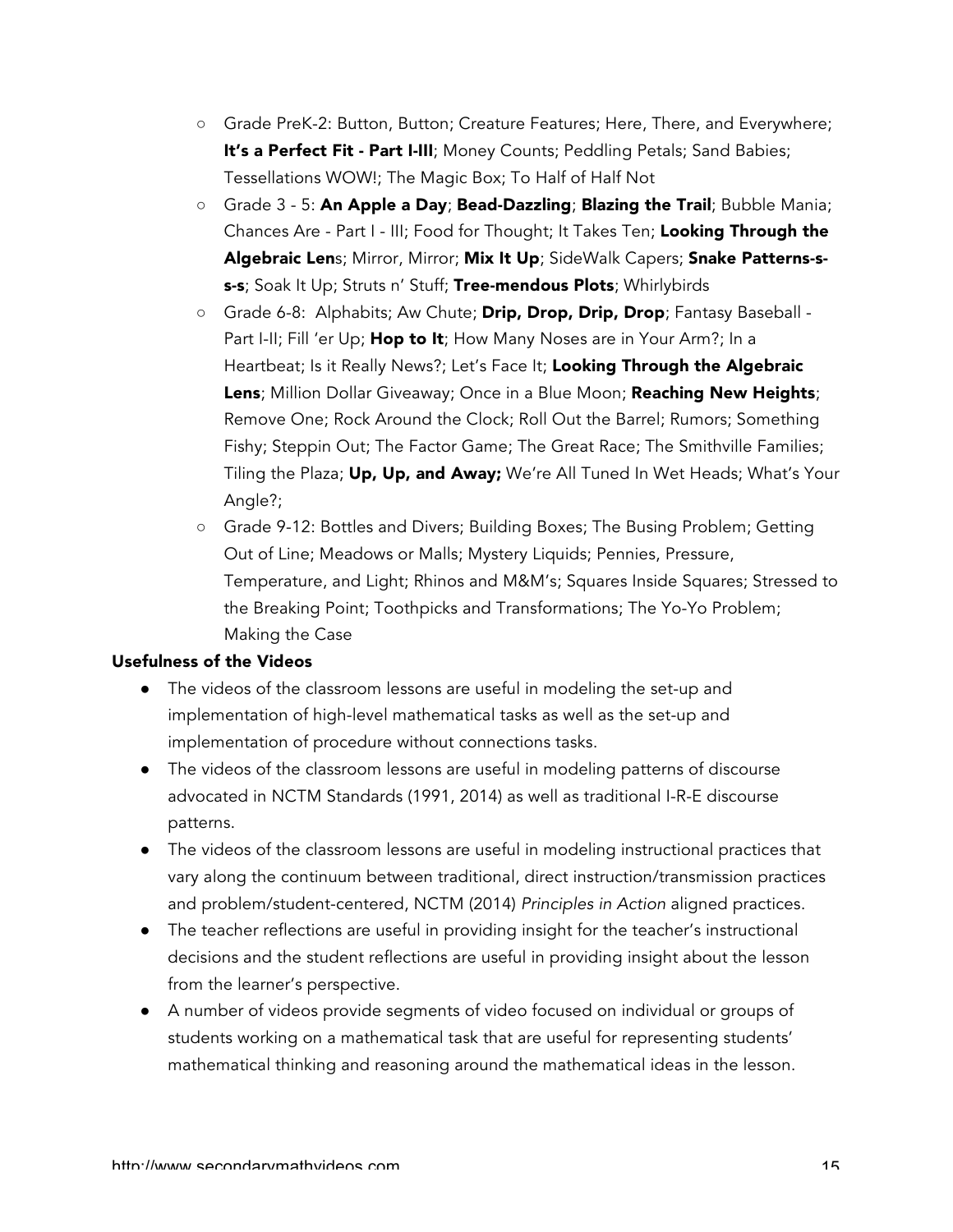- Lesson Plans that include lesson objectives; lesson overview; lesson materials; procedure for implementing the lesson; extensions for the lesson
- Descriptions for teacher educators as to how the lesson aligns with the *Professional Standards for Teaching Mathematics* (NCTM, 1991)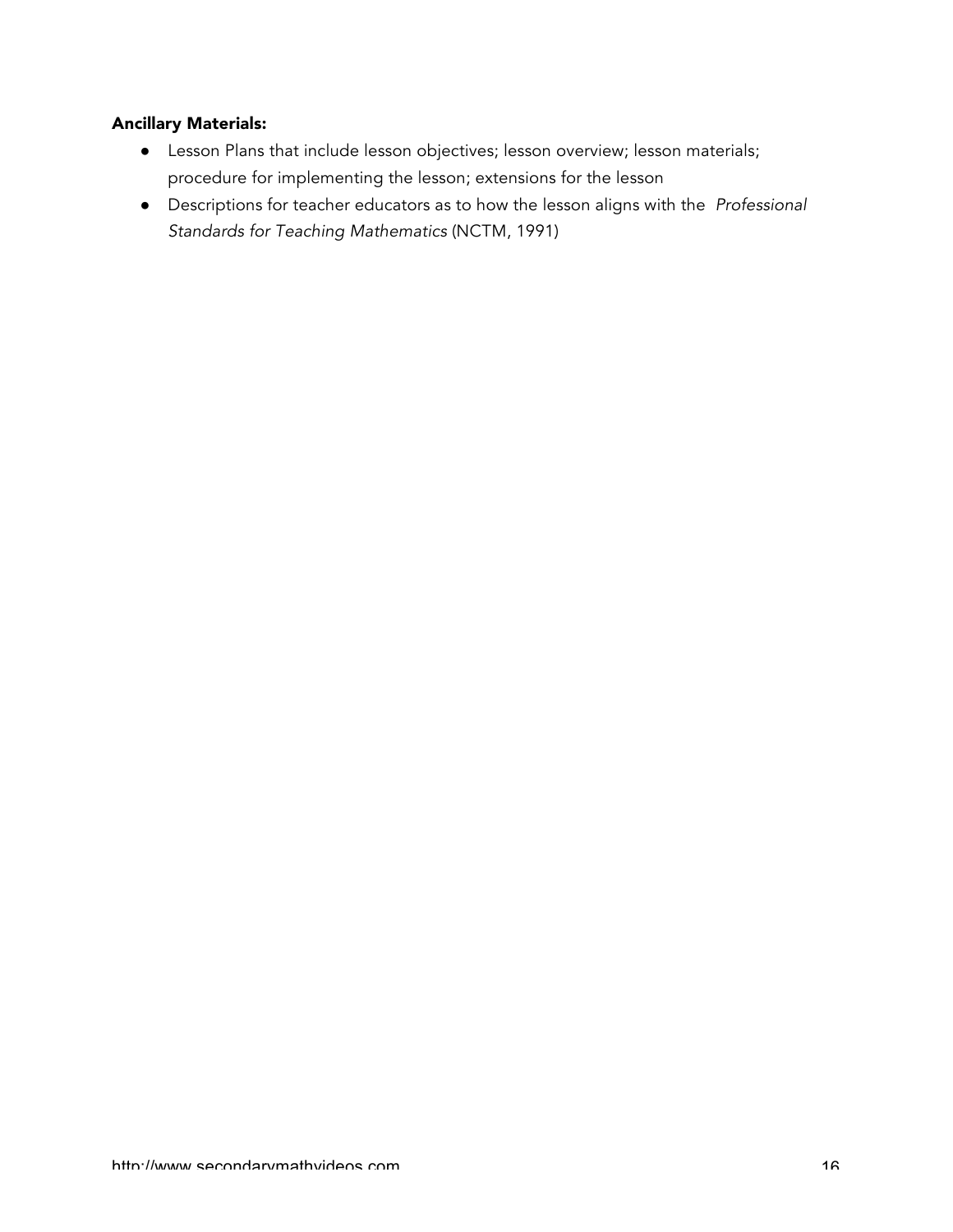## TIMSS Videos

Name of Resource: TIMSS Videos (Videos from Third International Math and Science Study) Author/sponsor: TIMSS

Accessibility (URL, or place to buy it): These videos are available for free streaming on the internet. You have to create an account and password.

http://www.timssvideo.com/videos/Mathematics

#### Type of video (Individual task based interview, small group, whole

class, teacher reflection): Whole class/Whole lesson videos, video generally follows the teacher, but does include some small groups and individual students interacting with the teacher.

Length of videos: Most videos are between 40 and 50 minutes long. There are some that are shorter (30-40 minutes) and on that is a double period of 69 minutes.

Number of videos: 29 videos (four each from Australia, The Czech Republic, Hong Kong,

Japan, The Netherlands, Switzerland, and five from The United States)

- 13 videos are in English (Australia, USA, and 3 of the 4 Hong Kong videos)
- The rest have English subtitles
- All the videos have English Transcripts

Level (HS, MS, Elementary): Middle School (8th grade)

### Content domains:

- Australia
	- Angles in a polygon (conjectures)
	- Congruent triangles
	- Data Collection and representation
	- Ratios
- Czech Republic
	- Pythagorean Thm
	- Perimeter of a circle
	- Exponents, combining like terms
	- Operations on numbers with exponents, area and volume
- Hong Kong:
	- Square Roots
	- Simultaneous Linear Equations
	- Polygons (interior angles)
	- Identities
- Japan:
	- Parallel Lines and Angles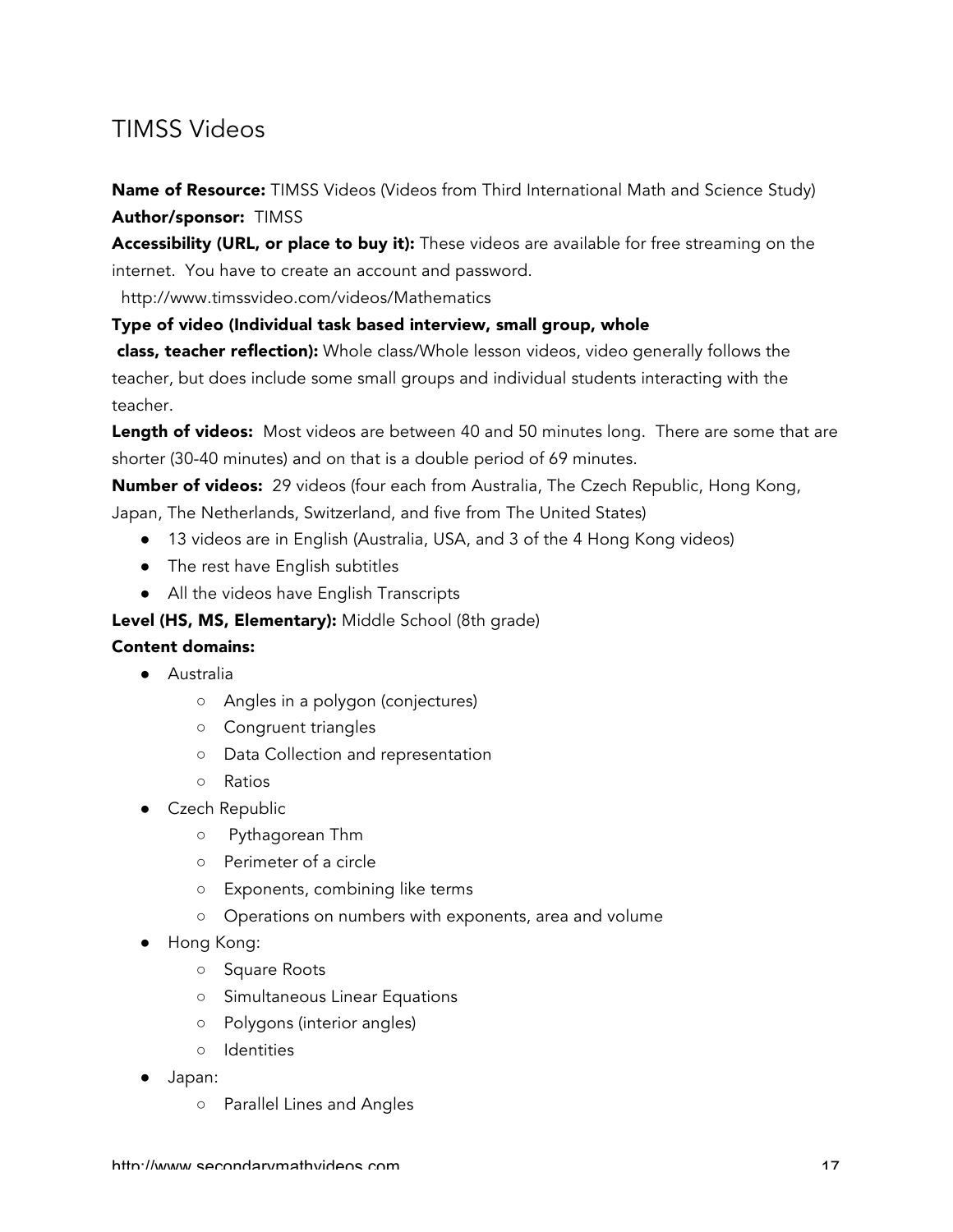- Areas of Triangles between parallel lines
- Solving inequalities
- Solving inequalities
- **Netherlands** 
	- Graphing Linear Equations
	- Pythagorean Thm
	- Surface Area
	- Equations (factoring)
- Switzerland
	- Factoring quadratics
	- Introducing algebra (terms and variables)
	- Pythagorean thm. Solids.
	- Equivalence, solving equations
- USA
	- Graphing Linear Equations
	- Writing variable expressions
	- Exponent rules
	- Secants and tangents
	- Interior angles of a polygon

#### Description of the Videos:

- The videos are examples of uninterrupted and unedited classroom lessons. They show a variety of teaching structures and approaches, as well as a variety of content domains.
- The videos are also very useful to show cultural differences in instruction between countries.
- The videos are not idealized versions of classrooms. As a result, they are less models of "ideal" teaching, but rather opportunities to analyze classroom teaching.

Usefulness of the Videos: There are several ways in which these videos could be used in effective ways. First of all, as unedited examples of teaching, they are very good for analyzing and interacting with the complexities of practice. One could use the videos as a way to look at specific instantiations of patterns of interaction and see how they play out in classroom situations. A couple interactive features of the videos would enable teacher educators to use the videos in this way. For example, videos can be bookmarked and then the bookmarks saved so that students could choose interesting parts of the video and make comments on them in response to specific questions from the teacher. Students can also create papers in which they embed video links, and then have those papers accessible to others.

#### Ancillary Materials:

For each video there is:

● a short overview describing the content, length and size of the class.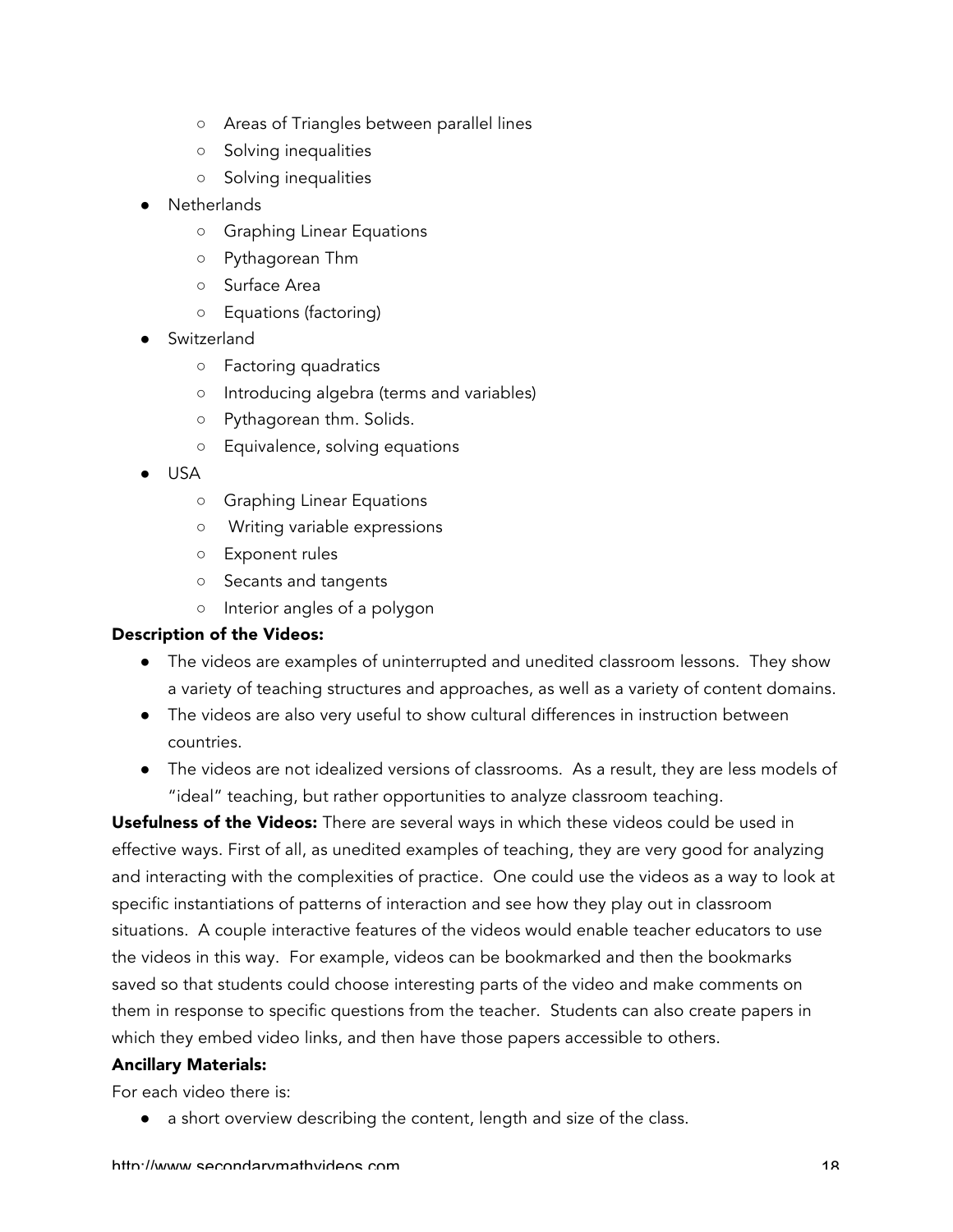- a transcript of the class (in English).
- close-captions in English
- lesson graph, in which lesson sections are described and connected to elapsed time
- copies of the problems given
- comments made by a researcher connected to times in the lesson (these usually situate the lesson in terms of national averages, for instance, they comment that this lesson had five minutes going over HW. 51% of classes in this country started by going over homework. He spent 35% of the class going over homework)
- comments made by the teacher connected to times in the lesson (these usually describe the context or the teachers' thinking at that particular time.
- Some videos have a third commentary (NRC Commentary) which seems to be a researcher from the country of the video placing it in the national context. For instance the researcher may describe how "typical" specific practices or structures seen in the video are in that country, or how difficult a specific topic might be for typical students of that country.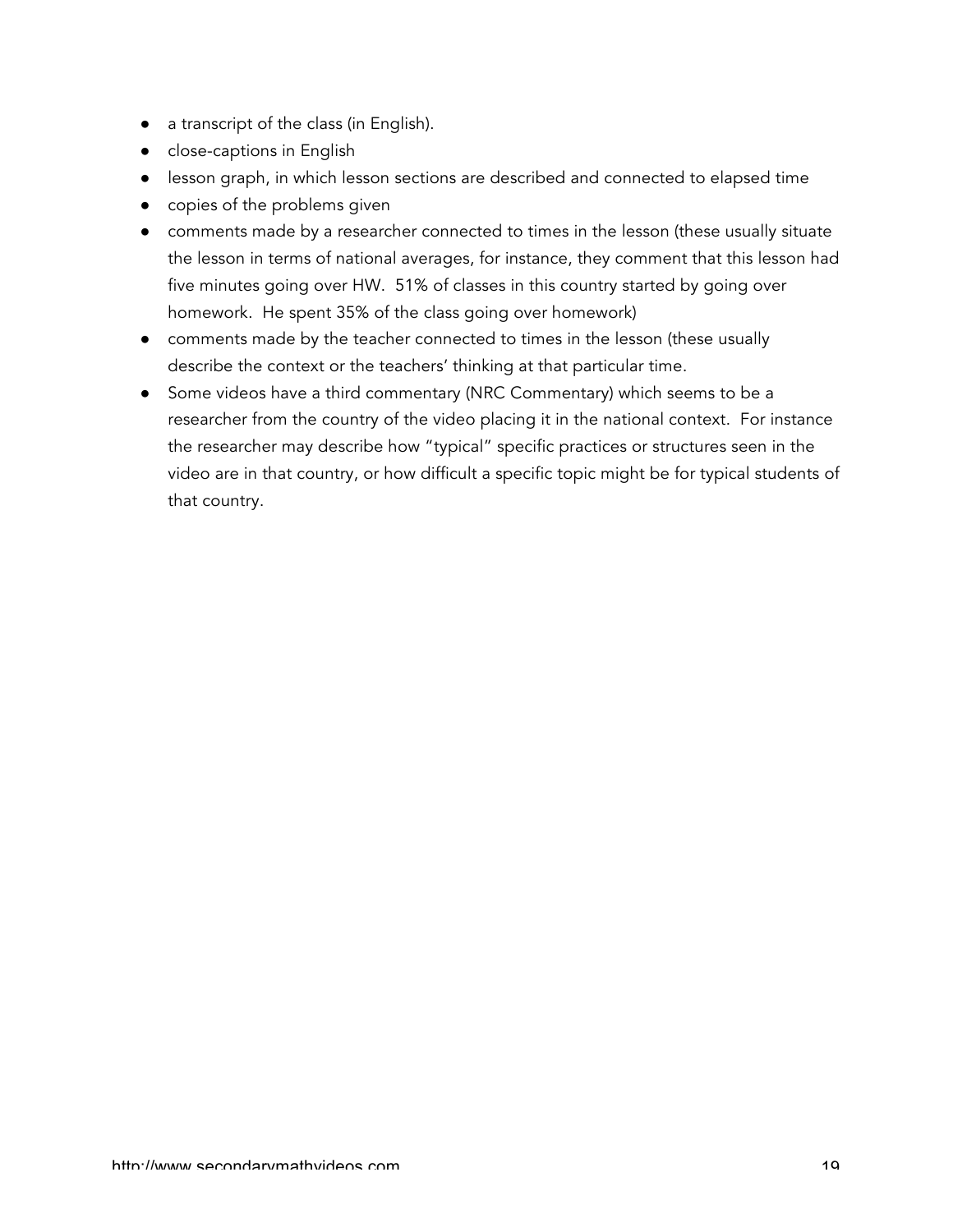## Teaching Math: A Video Library

Name of Resource: Teaching Math: A Video Library, K-4; Teaching Math: A Video Library, 5-8; Teaching Math: A Video Library, 9-12

Author/sponsor: WGBH Boston, Annenberg Foundation

Accessibility (URL, or place to buy it): http://www.learner.org/resources/series32.html, http://www.learner.org/resources/series33.html,

http://www.learner.org/resources/series34.html; free streaming on the internet

**Type of video:** Edited videos of classroom lessons

Length of videos: 10-30 minutes

## Number of videos:

- Grades K-4: 52
- Grades 5-8: 6
- Grades 9-12: 19

## Level (HS, MS, Elementary): K-12

## Content domains (i.e. transcripts, tasks):

- Grades K-4: Counting and Cardinality; Geometry; Number and Operations Fractions; Measurement and Data; Number and Operations in Base Ten; Ratios and Proportional Relationships;
- Grades 5-8: Geometry; Number and Operations Fractions; Statistics and Probability
- Grades 9-12: Algebra; Functions; Modeling; Geometry; Statistics and Probability

## Description of the Videos :

- Videos include: pre-lesson teacher commentary and description of classroom setting; portions of classroom lessons with and without teachers' and students' voice over reflections; post-lesson student and/or teacher reflections (not all videos); post-lesson viewer reflection questions about mathematics pedagogy in video
- Classroom videos shift from focus on single student, to whole class, to teacher. Also, the videos periodically insert teacher and student commentary occurring outside the classroom.
- Classroom video of small groups of students capture students' written work, students' work on calculators, and mathematical conversations amongst the students and the teacher.
- Most of the classroom videos begin with full class, transition to students arranged in small groups, and return to full class.
- Many of the videos involve the launch, explore, and summarize lesson format. The launching of the activity occurs with the full class in which the teacher mediates interaction between her and the students or amongst the students. The explore phase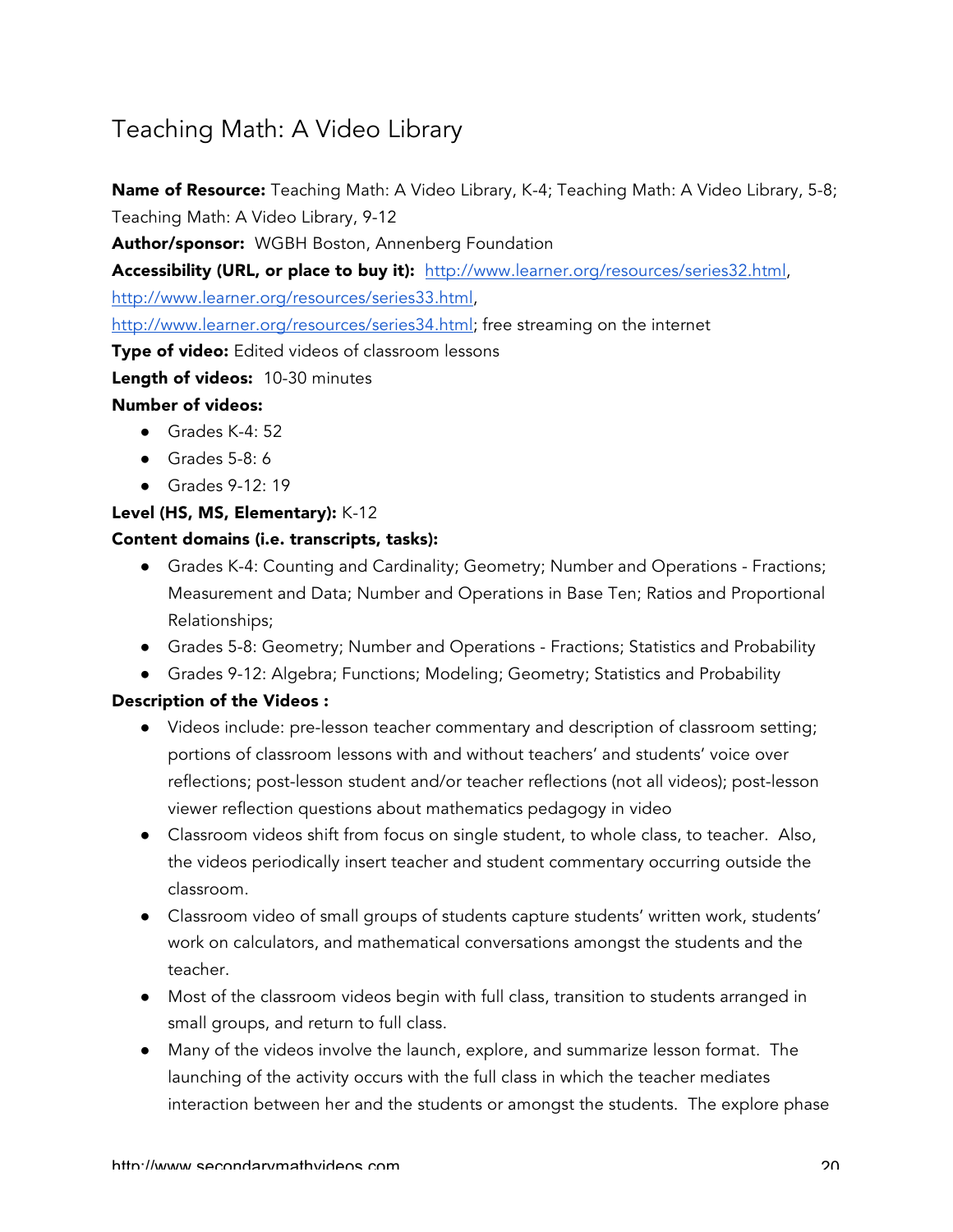involves students working in small groups (3-5 students) in which the students are interacting with each other as well as the teacher who is periodically monitoring the groups; summarize phase is full class in which the teacher selects and sequences students approaches to the tasks (not all videos.)

#### Usefulness of the Videos:

- The videos are useful for demonstrating excerpts of lessons in which teachers demonstrate instructional practices that constitute orchestrating productive mathematical discussions.
- Demonstrates ways in which teachers may set-up of high level cognitive demand task that maintains the level of cognitive. Also, demonstrates the way a teacher may conclude lessons, in which students do not complete the task, without giving away the "punchline"
- Demonstrates purposeful questions a teacher may ask to elicit and extend students' mathematical understandings

#### Ancillary Materials:

● Supplementary webpage that includes: List of NCTM (1989) Process Standards with which the task aligns; brief background and overview on the classroom in the video and the sequence of events in the video; range different of discussion topics about the mathematics in the video, students learning of mathematics in the video, teacher's pedagogy in the video, etc; extension activity that may be used following the lesson in the video; some videos have descriptions of the course and curriculum.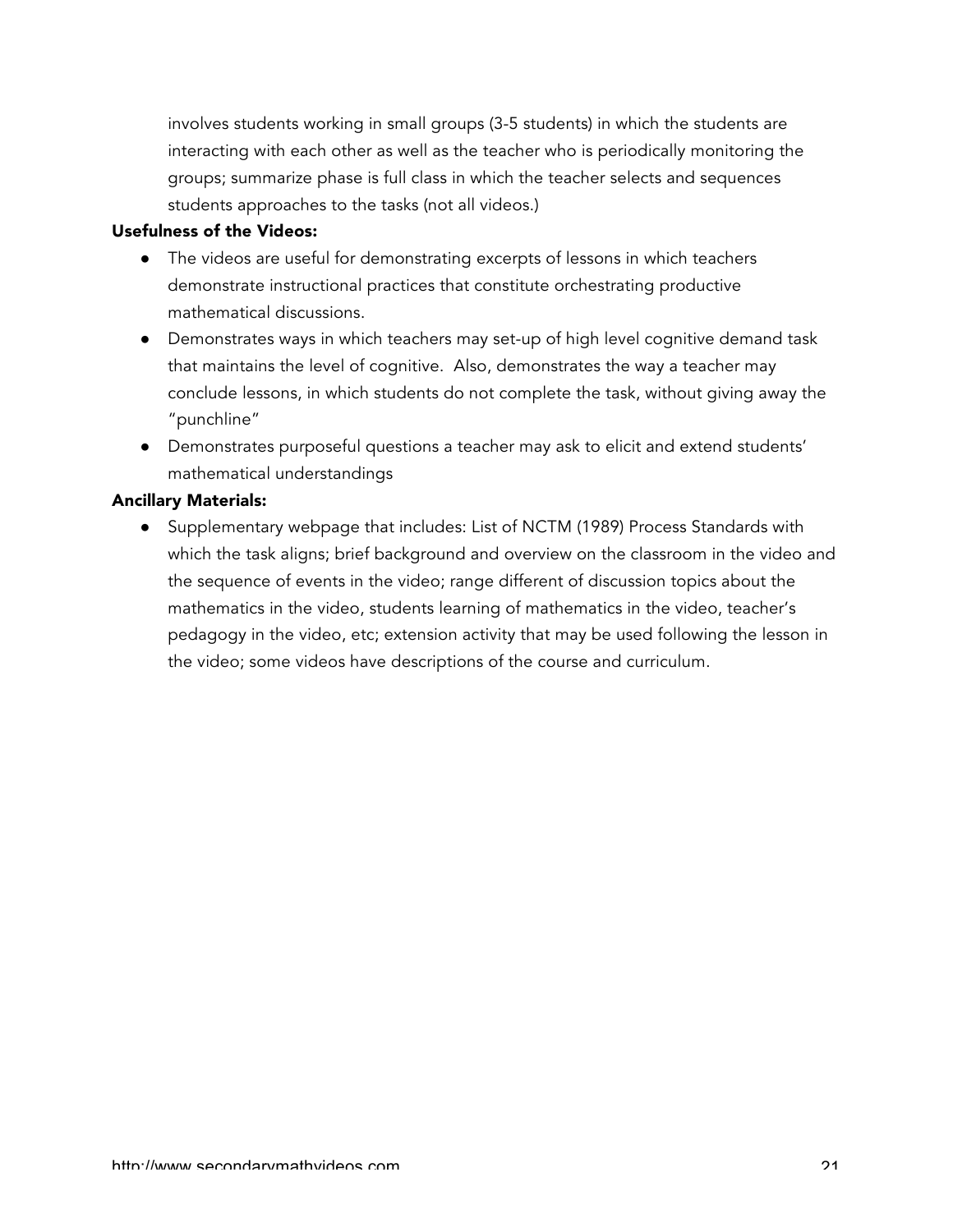## Center for Algebraic Thinking

#### Name of Resource: Center for Algebraic Thinking

- Author/sponsor: Center for Algebraic Thinking, a consortium of Willamette University, George Fox University, Pacific University, and Western Oregon University
- Accessibility (URL, or place to buy it): These videos are available for free streaming on the internet. You have to create an account and password.

#### http://www.algebraicthinking.org

## Type of video (Individual task based interview, small group, whole

class, teacher reflection): Nearly all the videos (66 of 68) are of individual task-based interviews, 1 of a teacher leading a short discussion (34 seconds), and 1 of a whole class (38 minutes.)

Length of videos: Most videos are between 30 seconds and 2 minutes. Some of the individual videls go longer, up to five minutes.

#### Number of videos: 68 videos

Level (HS, MS, Elementary): Middle and High School

Content domains: Algebraic Relations, Analysis of Change, Modeling and Word Problems, Patterns and Functions, Pre-algebra, variables and expressions, linear equations, proportional reasoning

#### Description of the Videos :

- For the most part, the videos are short, task based interviews of students working to solve problems connected to algebraic thinking.
- Many of the videos are of students solving problems with decontextualized algebraic equations and expressions, asking them what variables might equal, for instance, or what two expressions are the same. Other tasks involve making sense of graphs and the relationships between quantities.

#### Usefulness of the Videos:

- The videos are extremely useful in highlighting student thinking and both the way they understand algebraic ideas and common misconceptions around those ideas.
- Furthermore, the videos are referenced by content domain, and common core standard, so you can search the videos for ones on specific content.

#### Ancillary Materials:

The website has a rich set of ancillary materials. They include:

● An "Encyclopedia of Algebraic Thinking" which is a searchable database of 164 entries about algebraic thinking. Each entry includes a connection to the CCSS-M, an introduction to the idea, a comment on symbolic representation connected to this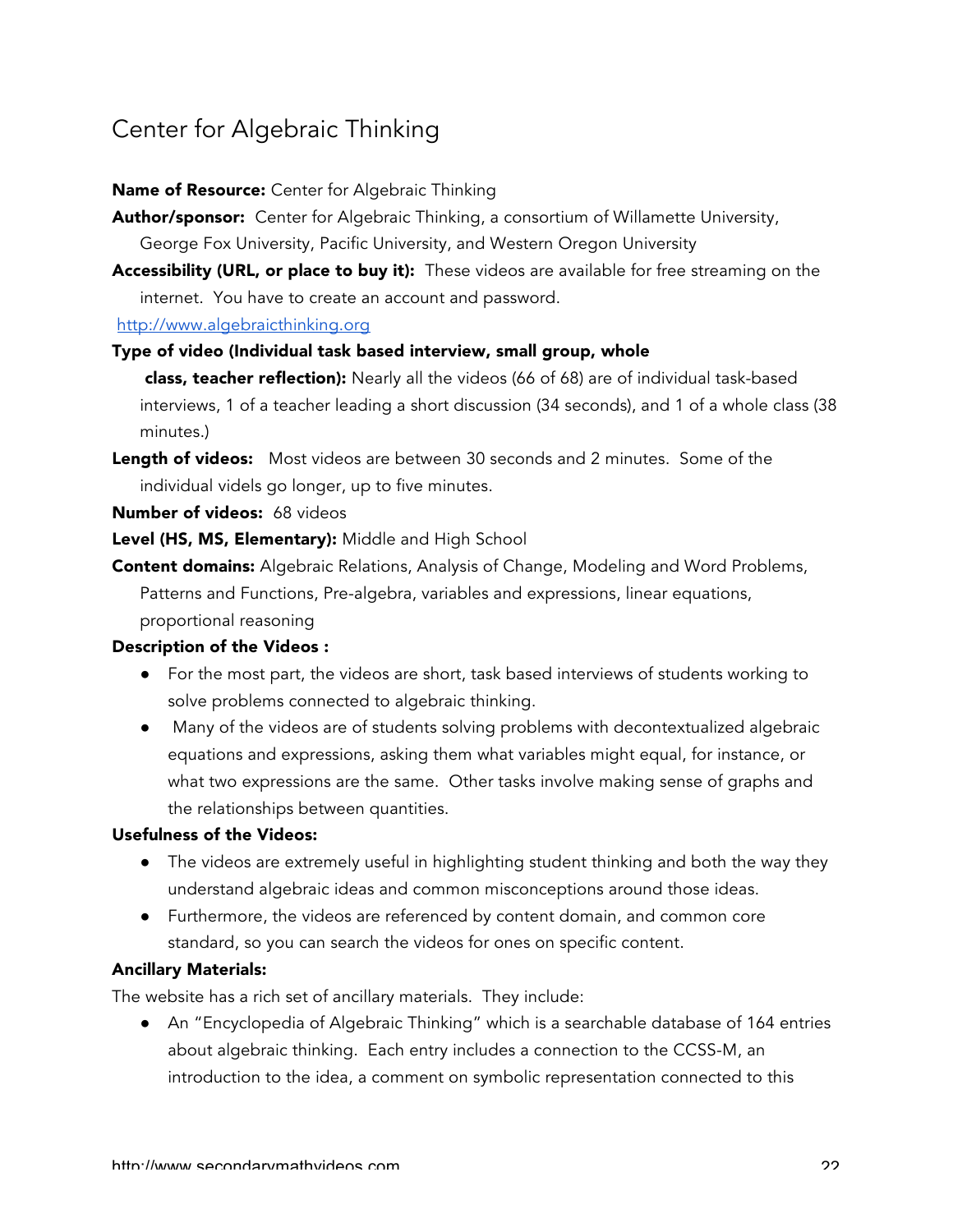topic, interviews with students, mathematical issues, teaching strategies and a list of references. It also invites readers to share their own experiences with this topic.

- A database of 101 assessment questions, aligned with content domains and common core state standards. These assessments have also been used in their video interviews, as well as in many of the references that they cite in their encyclopedia.
- 15 modules for use by mathematics teacher educators on various elements of algebraic thinking. Each module includes an introductory set of problems for participants to engage in, video of students engaging in the problems, research findings, assessment questions, suggestions for teaching and a list of references.
- An instructional technologies database, in which they describe various technologies.
- Apps that they have developed for use in the classroom.
- An extensive list of references related to algebraic thinking.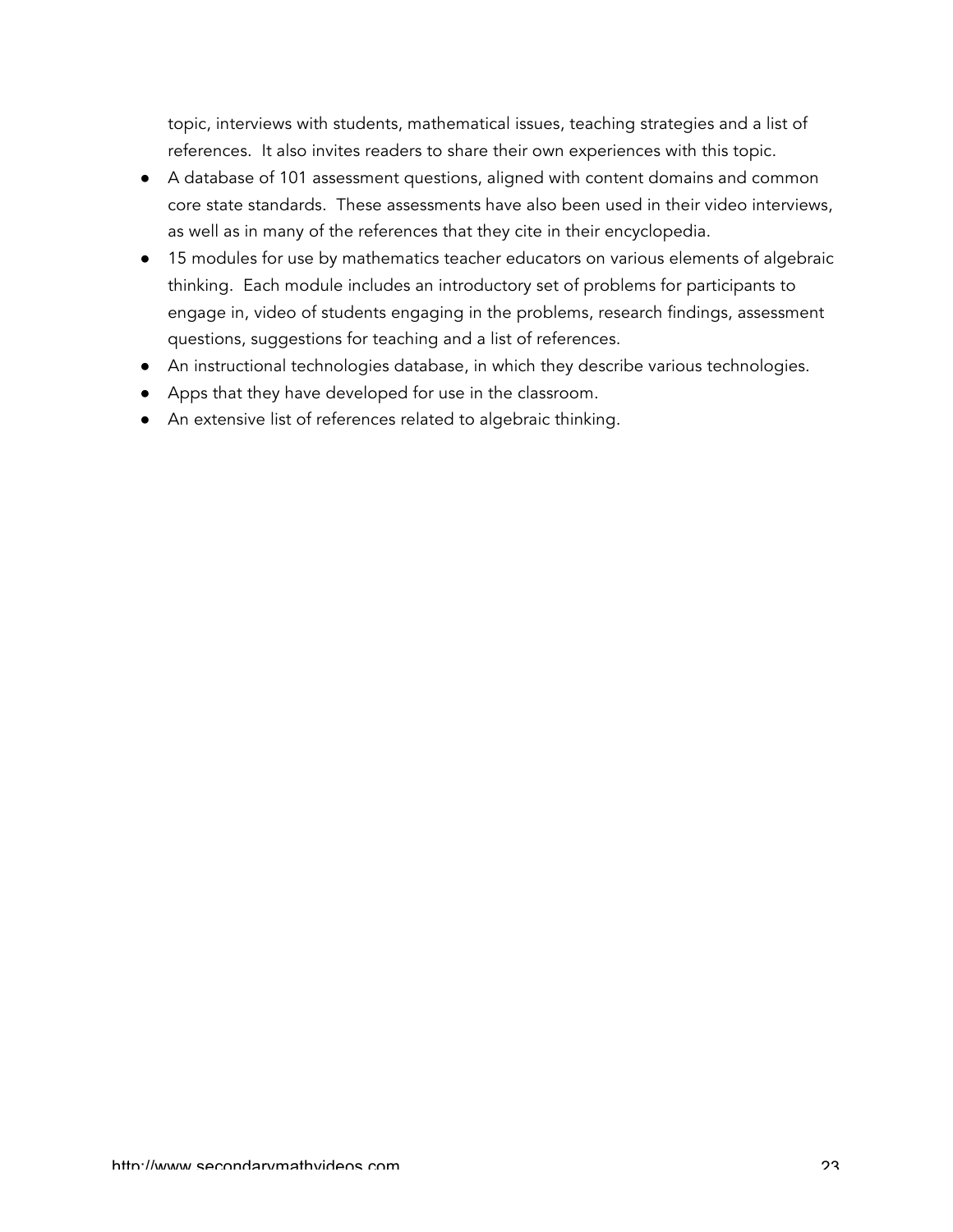# The Fostering Geometric Thinking Toolkit: A guide for Staff Development

Name of Resource: The Fostering Geometric Thinking Toolkit: A Guide for Staff Development Author/sponsor: Mark Driscoll, Rachel Wing DiMatteo, Johannah Nikula, Michael Egan, June Mark, Grace Kelemanik of Educational Development Center. Inc.

Accessibility (URL, or place to buy it): Available from Heinemann Publishing (ca. \$225) (http://www.heinemann.com/products/E01147.aspx)

Type of video (Individual task based interview, small group, whole class, teacher reflection): Small groups of middle and high school students engaged in working collaboratively on rich geometric tasks.

Length of videos: 5 - 20 minutes

Number of videos: 15 videos

Level (HS, MS, Elementary): Middle and High School

**Content domains:** Geometric thinking, transformations, properties of shapes and lines.

#### Description of the Videos :

- Small groups of middle and high school students engaged in working on rich geometric tasks. They reason about spatial relationships, and properties of shapes. They engage in conjecturing and the beginnings of proof in the context of solving problems connected to constructions. They also push each other to be clear and consistent. An off-camera teachers sometimes asks questions of the students.
- There is also text interspersed with the video that identifies the kind of thinking that students engage in, aligned with frameworks described in the staff development materials.

Usefulness of the Videos: These videos are good examples of students persisting with doing mathematics tasks, as well as addressing both reasoning and precision of language.

Ancillary Materials: These videos are part of a set of professional development materials in which participants learn about a framework for geometric thinking and engage in working to understand how students might develop and exhibit these types of thinking. The whole package has lesson plans, handouts and assignments for participants.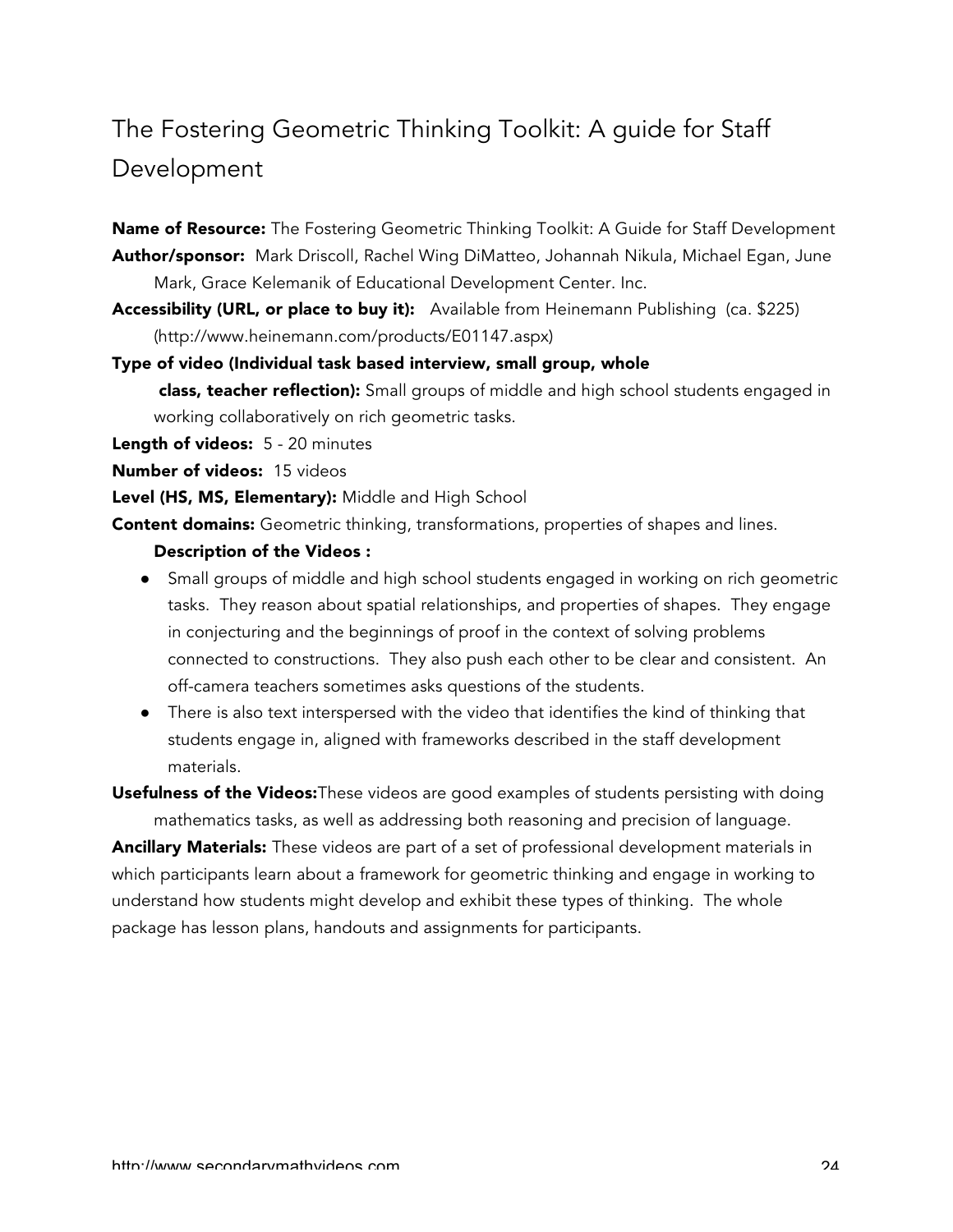# Fostering Algebraic Thinking Toolkit: A Guide for Professional Development

Name of Resource: Fostering Algebraic Thinking Toolkit: A Guide for Professional Development

Author/sponsor: Mark Driscoll, in collaboration with Judith Sawojewski, Andrea Humez, Johanna Nikula, Lynn Goldsmith and James Hammerman

Accessibility (URL, or place to buy it): Available from Heinemann Publishing (ca \$300) http://www.heinemann.com/products/E02865.aspx

Type of video (Individual task based interview, small group, whole

class, teacher reflection): Small group work with teacher; teacher reflection

Length of videos: 5-12 minutes

Number of videos: Three

Level (HS, MS, Elementary): Middle and High School

Content domains (i.e. transcripts, tasks): Algebra, Functions, Modeling

#### Description of the Videos :

- Video one: 11:15 minutes (0:30 11:45 on DVD), Teacher working with small group on problem (modeling two different linear relationships and comparing them), and then teacher reflecting on her work with children.
- Video 3: (16:25 ?) Teachers reflect and debrief on questions asked during small group work on algebraic tasks

### Usefulness of the Videos:

- These videos serve as good examples of teachers supporting cognitively demanding group work through focusing, not funneling.
- They also are good examples of reflective practice, teachers talking about their work.

- The whole program is designed as a companion to *Fostering Algebraic Thinking*, by Mark Driscoll (http://www.heinemann.com/products/E00154.aspx).
- These videos are part of a set of professional development materials specifically geared toward fostering algebraic thinking, analyzing student work, documenting patterns of student thinking and asking questions of students.
- The materials are organized into four professional development sessions, and include facilitation notes, notes on the mathematics, and handouts for participants.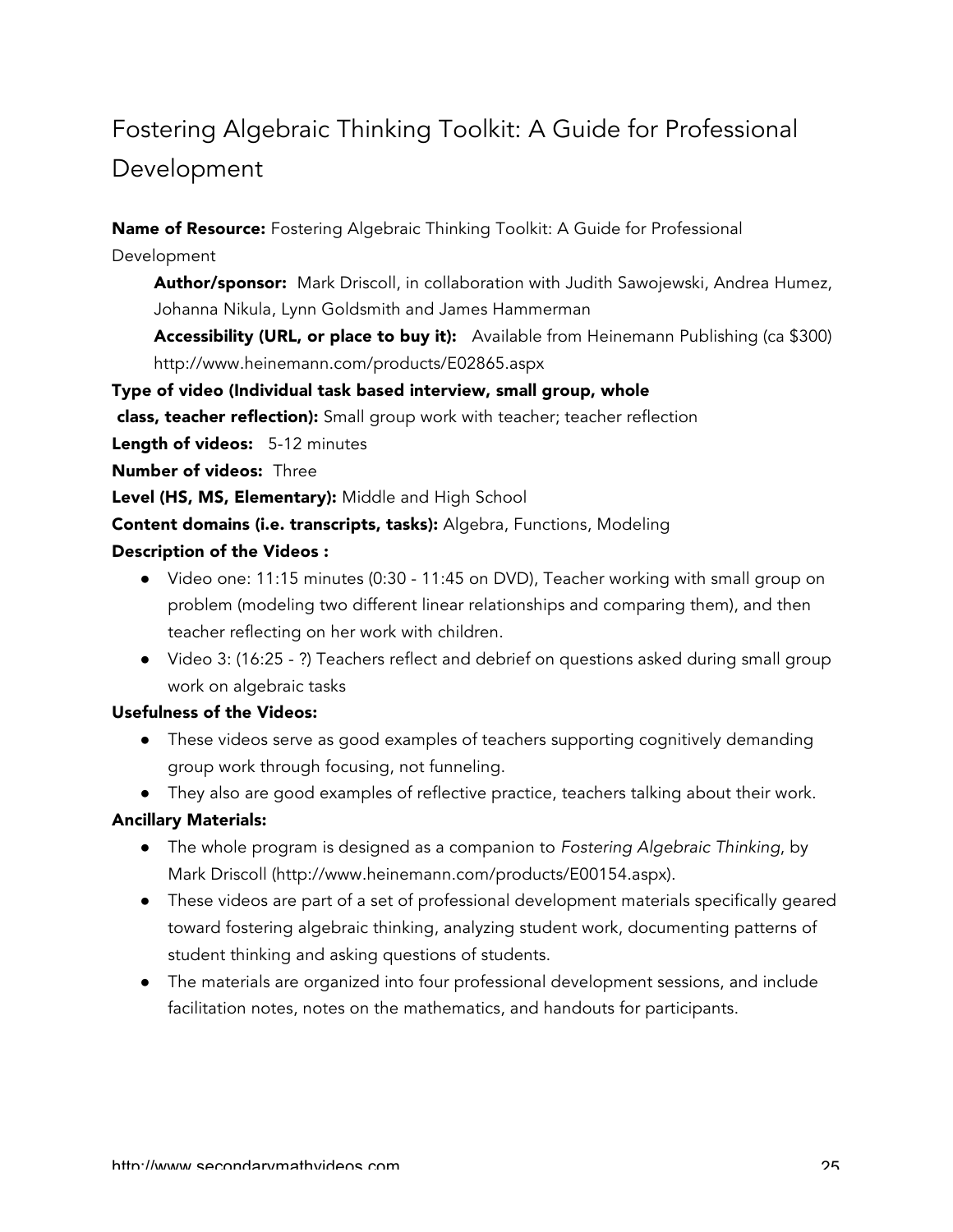# Connecting Mathematical Ideas: Middle School Video Cases to Support Teaching and Learning

Name of Resource Connecting Mathematical Ideas: Middle School Video Cases to support Teaching and Learning

Author/sponsor: Jo Boaler and Cath Humphreys

URL or (URL, or place to buy it): Heinemann Publishing (\$25)

http://www.heinemann.com/products/E00670.aspx

**Kind of video:** Mostly whole class discussion (8 out of 10), two small group interview around experience of math class (not specific mathematics content)

Length of videos: Range from 4 to 15 minutes. majority are between 8 and 12 minutes long. Number of Videos: 10 videos

Level (HS, MS, Elementary): Middle School

**Content domains:** Number & Quantity; Algebra; Functions; Geometry

## Description of the Videos :

- Video 1: Border problem, 12 minutes, whole class discussion. Talk about wrong answers first, different methods for getting an answer. Lots of great talk moves turn and talk, restating, asking for understanding, having students go to board and discuss, representing student thinking, asking for referents, rephrasing, connecting equation to picture. They are edited to skip some of the conversation. Method over numerical answer.
- Video 2: Border Problem 2, 12 minutes Whole class discussion. Creating a rule for the border problem. Using variables to create expressions. Functions. Introduce vocabulary when needed. Student reasoning, student discourse, defining variables, "I'm glad it confused you because it really made you grapple"
- Video 3: Convincing others 10 minutes, whole class discussion. Convincing others that your rule works for all numbers. Creating norms for discussion, reasoning, justification, evaluating the arguments of others. particular case to help you understand the general case.  $2(n-1) = 2n -2$
- Video 4: Division of fractions 15 minutes. Making sense of division of fractions. Creating arguments and critiquing the arguments of others. Representations of division of fractions. (area model, linear model. fact family method) making sense of operations.
- Video 5: Notion of proof 9 minutes What does it mean to show something is true? 2(n-1) = 2n -2 moving from specific cases to "generic cases" using specific examples to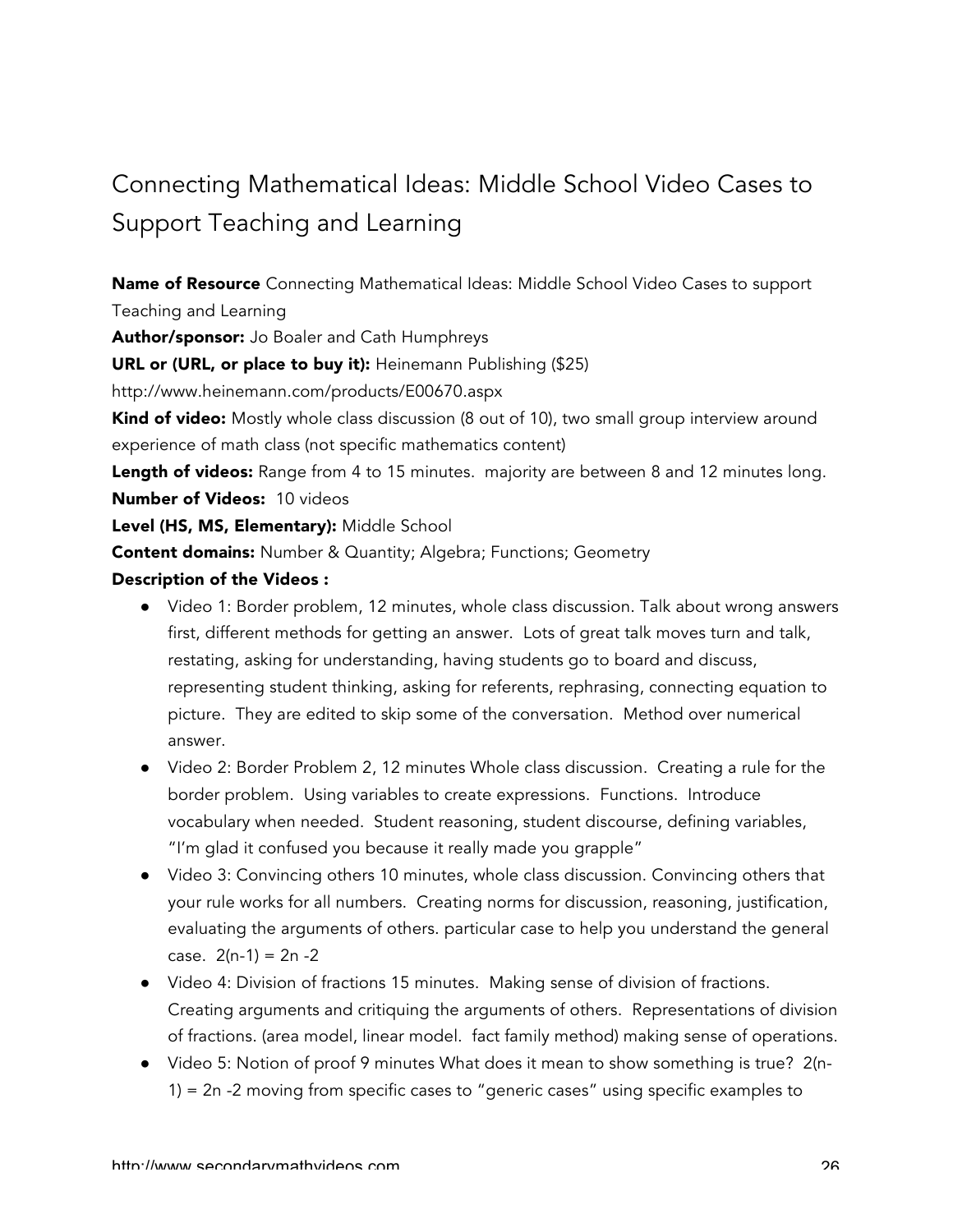figure out why it works for all numbers, it needs to work for all numbers. You would have to explain what the variable means and why the formula works.

- Video 6: Class Participation 14:24 minutes 3 minutes into it, people say they don't want to share with the class. Teacher shares why she thinks sharing out is important. She thought reporting for your group was easier, but it actually is harder for many students. Hard to represent others' thinking. Popsicle sticks, she explains why people think they are good, but why do people not like them. role of right and wrong answers. Being confused is important. Trying to lower the pressure,
- Video 7: Interview 1 9:17 minutes. Interview with three students about video 4 and class in general, division of fractions. They talk about what the teacher does. Talking about multiple solutions, vs just one answer and then move on. Teacher loves multiple solutions. What is the best math lesson, students talk about a good discussion where they disagree. stay on the same thing until we get it. A bad lesson - - just doing a worksheet without discussion it's OK if you are wrong, lot of different ideas in class.
- Video 8: Interview 2 4:12 minutes. Interview with three students about math class, what they like about it. Learn more by talking in groups. Teacher likes it when you make mistakes, you learn from them. Comparing teacher giving method without ever figuring why it works. Prefer why it works approach. You understand it better, you can figure out why you messed up. She listens and wants to hear kids' ideas.
- Video 9: Surface Area 8:22 Minutes. Whole class discussion in which students work to derive the formula for the surface area of a cylinder. Memorizing versus figuring out.
- Video 10: Volume of Prisms 6:23 minutes. whole class discussion about volume of cylinder. use what we know about rectangular prisms to create formula for cylinder and other prisms. General formula, area of the base times the height.

### Usefulness of the Videos:

- These videos in general show examples of effective discussion moves and students making arguments justifying solutions.
- They also show a teacher working to establish norms around discourse and around multiple solutions, proof, and meaning making, as well as the role of wrong answers.

- These videos are connected to a book that treats each video as a case study. Each chapter of the book is centered on a video, and includes background and analysis by the teacher, as well as analysis of the clip by Jo Boaler, and mathematics education researcher.
- Some of the videos have transcripts connected to them on the CD.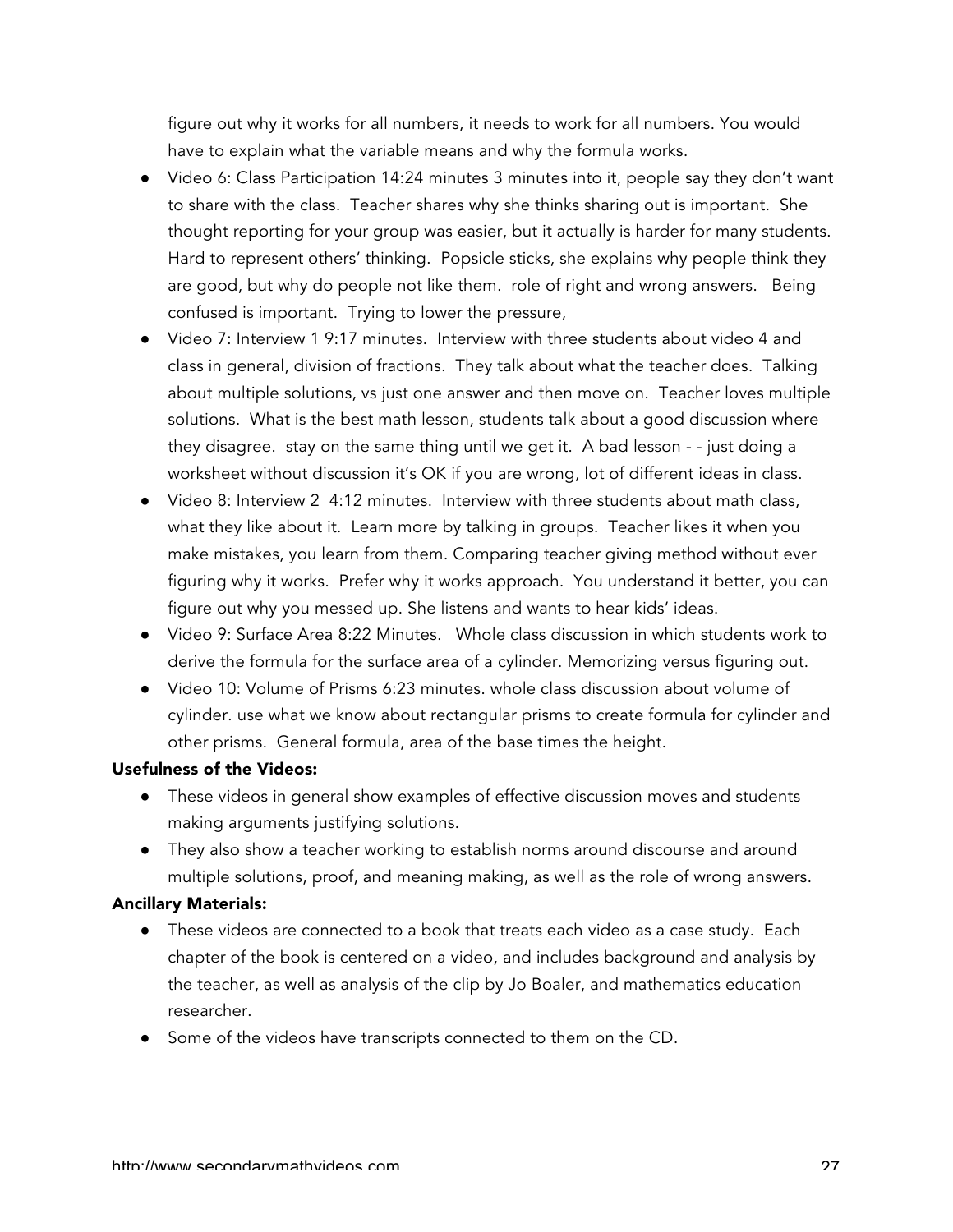## IMAP Integrating Mathematics and Pedagogy

#### Name of Resource: IMAP Integrating Mathematics and Pedagogy

Author/sponsor: San Diego State University Research Foundation; Randolph Philipp, Candace Cabral, Bonnie Schappelle

### Accessibility (URL, or place to URL, or place to buy it):

http://www.sci.sdsu.edu/CRMSE/IMAP/pubs/IMAP\_Product\_Descriptions.pdf

#### Type of video (Individual task based interview, small group, whole

class, teacher reflection): There is a range of videos the majority are individual, task based interviews, but there are also some that are whole class and some that are small group

Length of videos: Most of the videos are quite short, less than two minutes. A small number of videos (about 10) are longer than 8 minutes. The longest video is 14 minutes.

#### Number of videos: 232

## Level (HS, MS, Elementary): Elementary

Content domains (i.e. transcripts, tasks): Number and Operations in the primary grades; addition, subtraction, division and multiplication of whole numbers, decimals and fractions, place value, identifying and comparing fractions, a variety of story problems

#### Description of the Videos:

- Most of the videos are individual task-based interviews in which students solve problems concerning number and operations and explain their thinking. Some of the videos are solving problems in context, and some are "naked" problems, out of context.
- A smaller number of the videos are of students working in small groups, and an even small number of videos are of whole class discussions.
- Each of the videos also has a transcript, which can be viewed electronically alongside the video, as well as as a table of "related info" which includes a list of the categories the video fits into (i.e. erd grade, latina student, whole number addition), a short description of what happens in the clip, some important things to notice, and a list of other clips that the child is in.
- The videos are categorized in a number of ways (gender, grade, ethnicity, content, teaching/interviewing, strategy, miscellaneous). The viewer can select videos that meet certain category criteria (i.e. addition of fractions or female, 4th grade, African American, doing addition)

#### Usefulness of the Videos:

● Although these videos are not specifically about secondary mathematics, they are an excellent example of how to interview children, and provide tremendous opportunities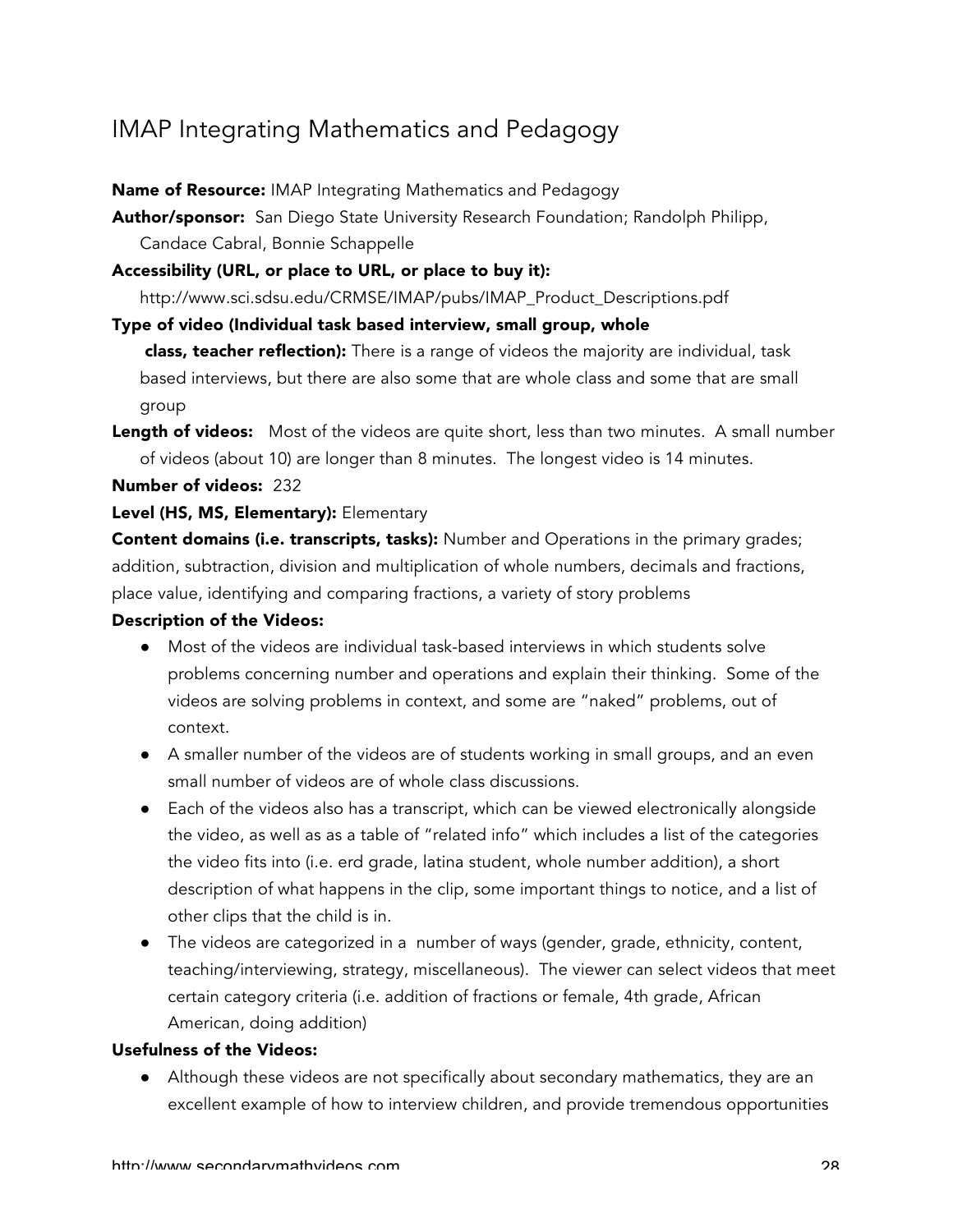for viewers to make sense of student thinking. Student thinking is generally quite visible and often surprising.

- For secondary teachers and teacher candidates, these videos can illuminate how complex and difficult elementary mathematics can be for many children, and what the sources of some of the difficulties (and possible areas of strength) that their own students may have.
- These videos also provide opportunities to see students solving problems on their own, engaging in sophisticated reasoning.

Ancillary Materials: In addition to the transcripts and overviews, as well as the ability to search the videos based on certain criteria, there is a facilitators book that provides a set of frameworks that both situate the videos in an overall understanding of mathematics teaching and learning, and guide the creation and use of the videos themselves. The guide is available from Amazon http://www.amazon.com/IMAP-Integrating-Mathematics-Pedagogy-Childrens-Mathematical-

Thinking/dp/0132098954/ref=sr\_1\_2?s=books&ie=UTF8&qid=1408718247&sr=1-

2&keywords=IMAP and includes an introduction describes the importance of focusing on children's thinking and how teachers can benefit from looking at videos of children's thinking. It also includes a section on how mathematics educators could use the videos. Finally it has a section with six "thematic stories" that could serve as modules, centered around a specific theme, with suggested videos and facilitation moves.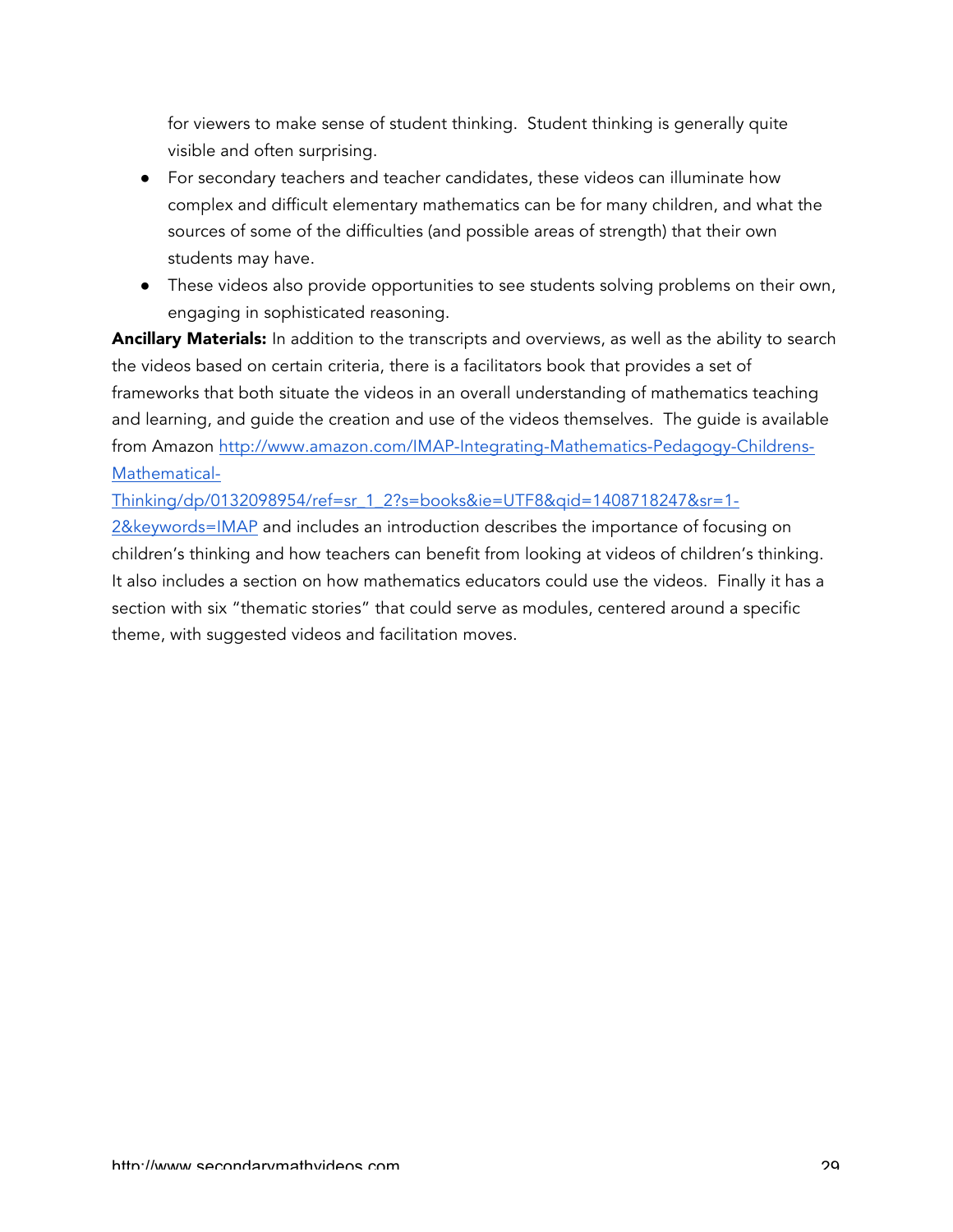## Connected Math Project (CMP)

Name of Resource: Connected Math Project; Classroom Videos

Author/sponsor: Connected Math Project; Michigan State University

Accessibility (URL or place to buy it): https://connectedmath.msu.edu/video/

Type of video (Individual task based interview, small group, whole

class, teacher reflection): Whole group, small group and teacher reflection

Length of videos: Longer videos from 9-35 minutes, divided into "chapters" of less than a minute to five minutes.

Number of videos: 21 video modules, 9 from sixth grade, 5 from 7<sup>th</sup> grade, 7 from 8<sup>th</sup> grade Grade 6 videos (9)

- A Model For Multiplication 25 min; 8 chapters
- Modeling more multiplication situations 21 min 8 chapters
- Student Skills 26 min 11 chapters
- Student Discourse 14:30 min 7 chapters
- Teacher Questions 8 videos ca 2:30 each
- Teacher Reflection 5 videos 4-9 min each
- Relating Fraction and Decimal Multiplication 30 min, 15 chapters.
- Missing Factors 29 min, 15 chapters
- Action Research 25 min, 7 chapters

## Grade 7 videos (5)

- Walking to Win One 23 min; 14 chapters
- Walking to Win Two 32 min; 12 chapters
- Comparing costs and connecting tables, graphs and equations 35 min; 16 chapters
- Establishing Classroom Norms 35 min; 14 chapters
- Some Management Issues: Homework and Vocabulary 34 min; 5 chapters

#### Grade 8 Videos (7)

- Making Smaller Ballots 31 min; 11 chapters
- Fighting Fleas 22 min; 9 chapters
- Predicting the Ones Digit 25 min; 9 chapters
- Teacher Questions 12 min. 6 chapters
- Teacher Reflections 5 chapters 3-7 min each
- Tiling Pools 27 min; 17 chapters
- The Pool Problem 9 min; 9 chapters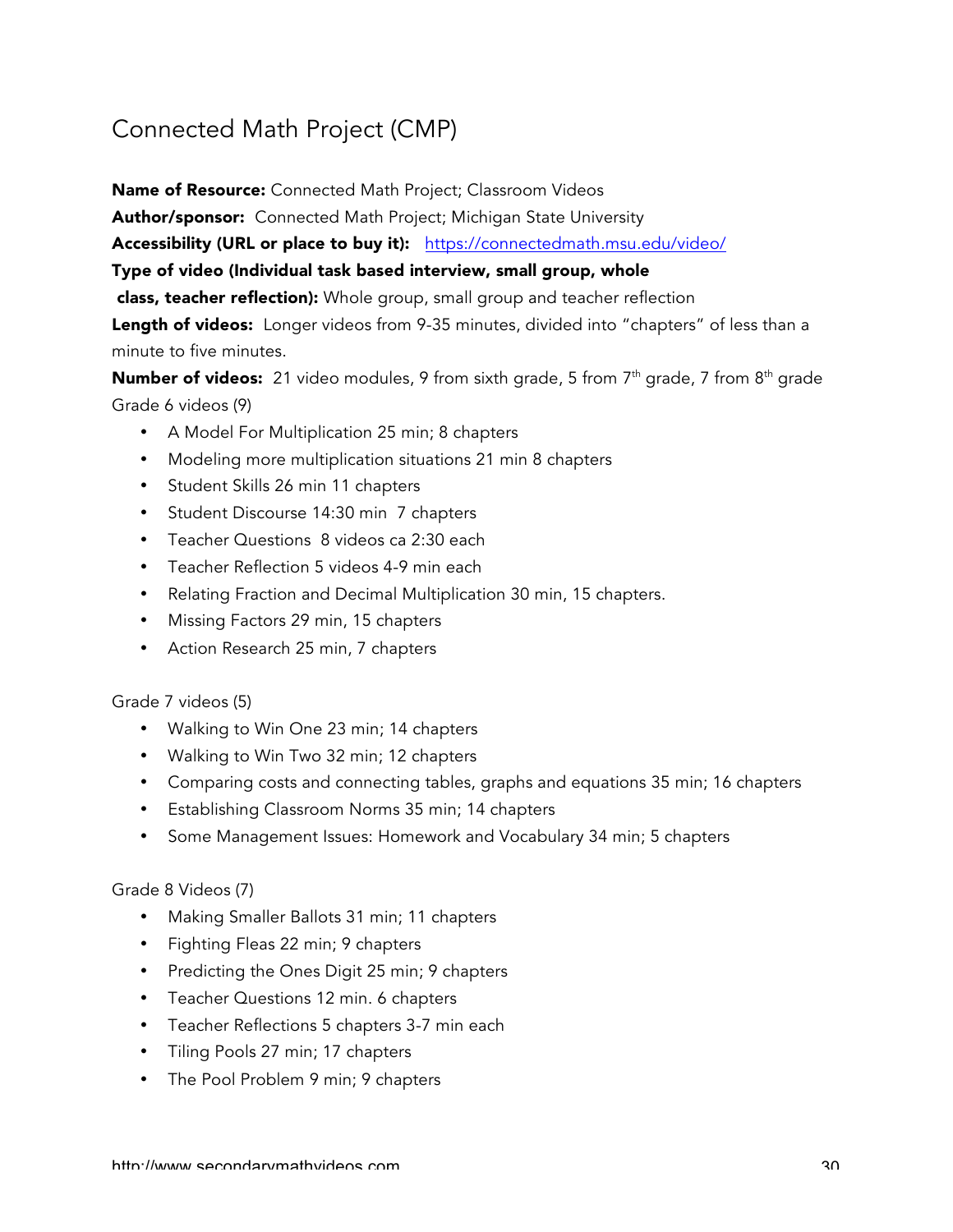### Level (HS, MS, Elementary): Middle School

Content domains (CCSS-M Content Standards): Sixth Grade: Multiplying fractions and multiplying decimals ; Seventh Grade: Linear relationships and solving problems within the context of linear situations; Eighth grade: Exponential Relationships exponential decay, reasoning about exponential patterns, equivalence (in the context of linear relationships) Variables

#### Description of the Videos:

- The videos are compressed versions of real classroom sessions (edited for length). There are longer videos which, typically, take about 30 minutes to represent 60-90 minutes of instruction, in order to give a sense of a typical lesson. The longer videos are also generally split into shorter "chapters" each of which focuses on a shorter episode from the longer video. Most of the longer videos are of the "launch, explore, summary" format that is used with most of the investigations in the CMP curriculum. Many of the longer lesson videos also have video (or audio) of the teacher reflecting on the video.
- Some of the grade level bands have collections of video concentrating on specific teaching issues, rather than organized by lesson. For instance there may be a series of clips featuring questioning done by the teacher, or a series of clips connected to creating norms in a classroom.
- There are also series of clips involving teacher reflection on the lessons.
- The instruction involves launching rich tasks and using student work on these tasks to introduce important mathematical concepts and derive efficient ways to compute and solve problems. They contain many examples of students reasoning and justifying, and teachers eliciting student thinking and pushing students to make sense of important mathematics.

#### Usefulness of the Videos:

- These videos provide opportunities for users to analyze student learning and teaching in the context of rich tasks and sense making.
- These videos are connected to a specific curriculum so provide opportunities for teachers using CMP to see others wresting with implementation issues and students grappling with the curriculum
- These videos also provide opportunities to talk about creating norms for mathematical discussion, as well as other pedagogical issues (i.e. homework and vocabulary)
- Although edited, these videos provide opportunities to see realistic teaching. Although there are many examples of effective teaching, these videos are not presented as models, but rather as opportunities to analyze and think about teaching.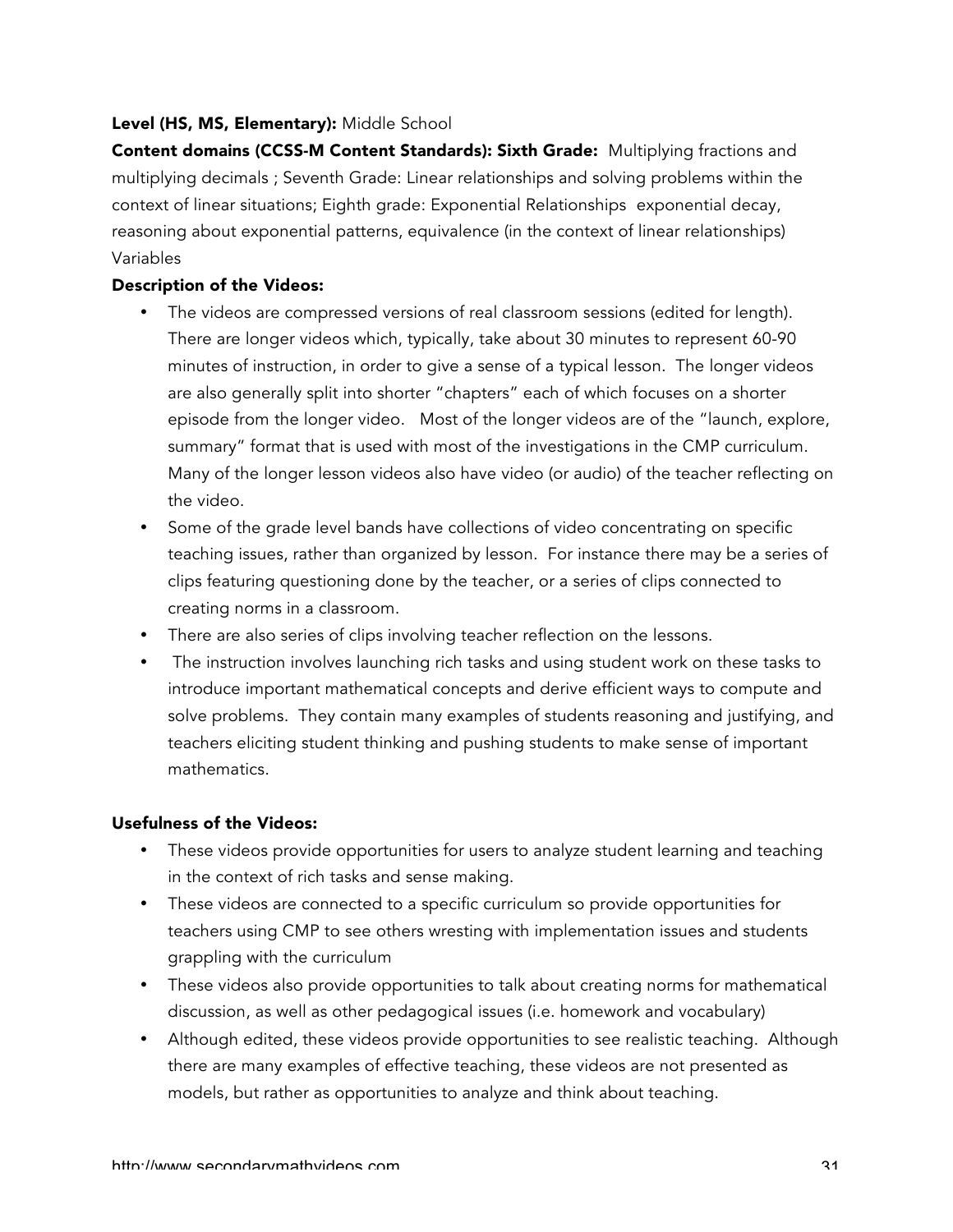• Many clips of students working in groups, accompanied by examples of student work make these videos excellent for analyzing student thinking and student engagement.

## Ancillary Materials (i.e. transcripts, tasks):

- For most modules:
	- o Transcript
	- o Copies of the tasks
	- o Learning goals from the curriculum
	- o Examples of student work from the lesson
	- o Facilitator notes with Professional development plans and anticipated participant responses
- This is part of a larger site connected with the Connected Mathematics Project (CMP), a widely used, standards-based middle-school curriculum. The site has may resources for teachers including
	- o A section about the goals, history and philosophy or CMP
	- o A section with assessments, materials for students and teachers
	- o A description of the mathematics in the curriculum
	- o A section about how to organize and plan for a student-centered classroom.
	- o A section on professional development connected ot the curriculum.
	- o Research about CMP
	- o Resources for parents and families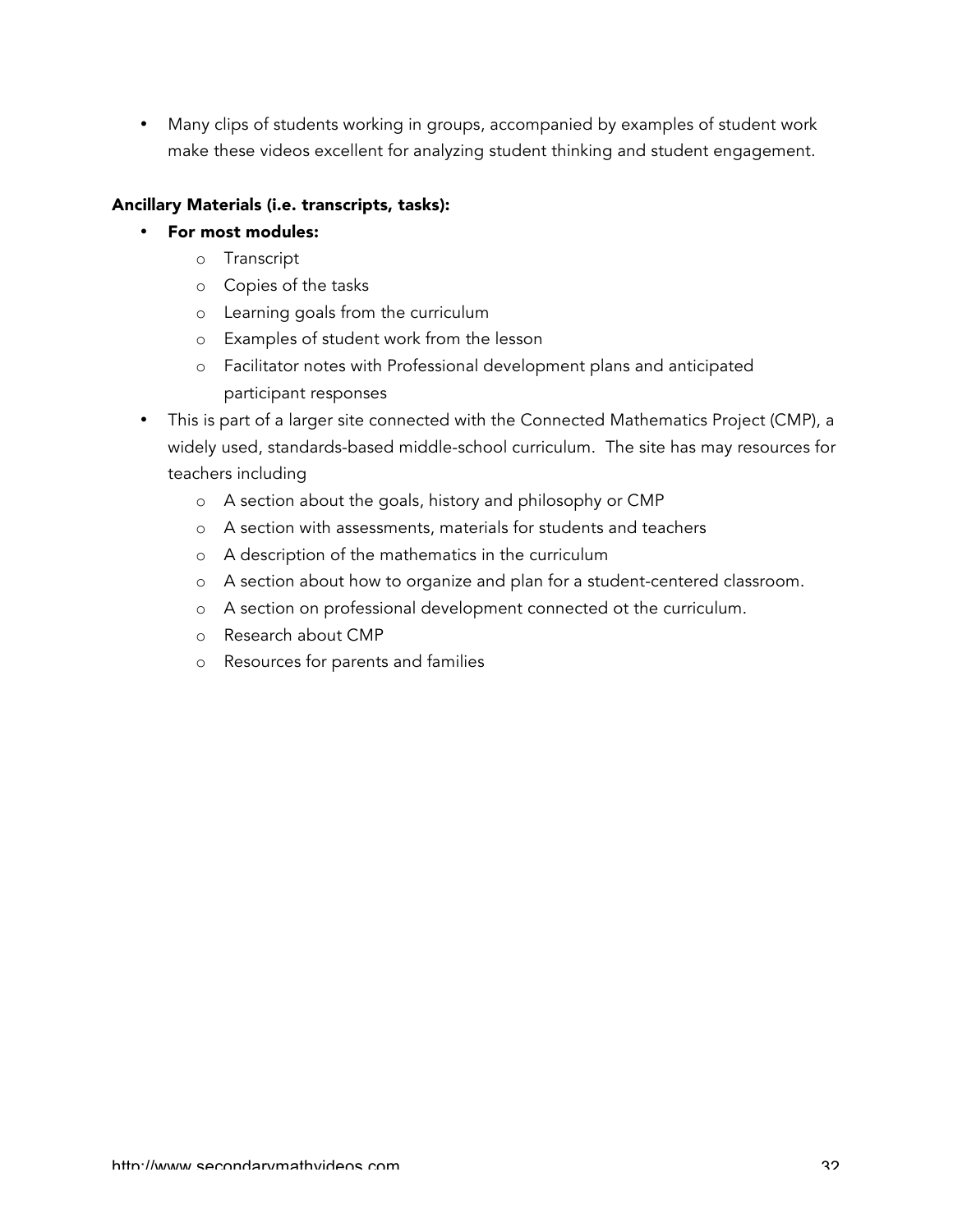# Mathematics Assessment Project (Mathematics Assessment Resource Service, MARS)

#### Name of Resource: Mathematics Assessment Project

Author/sponsor: Mathematics Assessment Resource Service (MARS); Shell Center for Mathematical Education, University of California at Berkeley, The University of Nottingham

#### Accessibility (URL, or place to buy it):

The videos are here: http://map.mathshell.org/materials//pd.php

Access videos by clicking on a specific Professional Development Module on the left, Each Module will then have a series of tabs on the top, including some that are for videos (i.e. "Activity D Video")

The homepage for the larger site is here: :

http://map.mathshell.org/materials//index.php

#### Type of video (Individual task based interview, small group, whole

**class, teacher reflection):** A mix of whole class discussion videos, small group work, and teacher reflection.

Length of videos: About half are in the 2-5 minute range, and the other half are 9-11 minutes.

Number of videos: There are 16 videos connected to five different professional development modules.

- Module 1, Formative Assessment: 8 videos connected to 5 activities
- Module 2, Concept Development Lessons: 1 video
- Module 3, Problem Solving Lessons: 4 videos connected to 2 activities
- Module 4, Improving Learning Through Questioning: 2 videos connected to two activities
- Module 5, Students working collaboratively: 1 video

#### Level (HS, MS, Elementary): Grades 7, 8, 9

Content domains (CCSS-M Content Standards): Estimation, Proportional Reasoning, Problem solving, Growth and rates of change, variables, Area, surface area and volume, sampling, Representations of functions

#### Description of the Videos :

General Characteristics:

,

• Videos are of grades 7, 8 and 9 in the United Kingdom. There are a variety of British and other accents that Americans may find difficult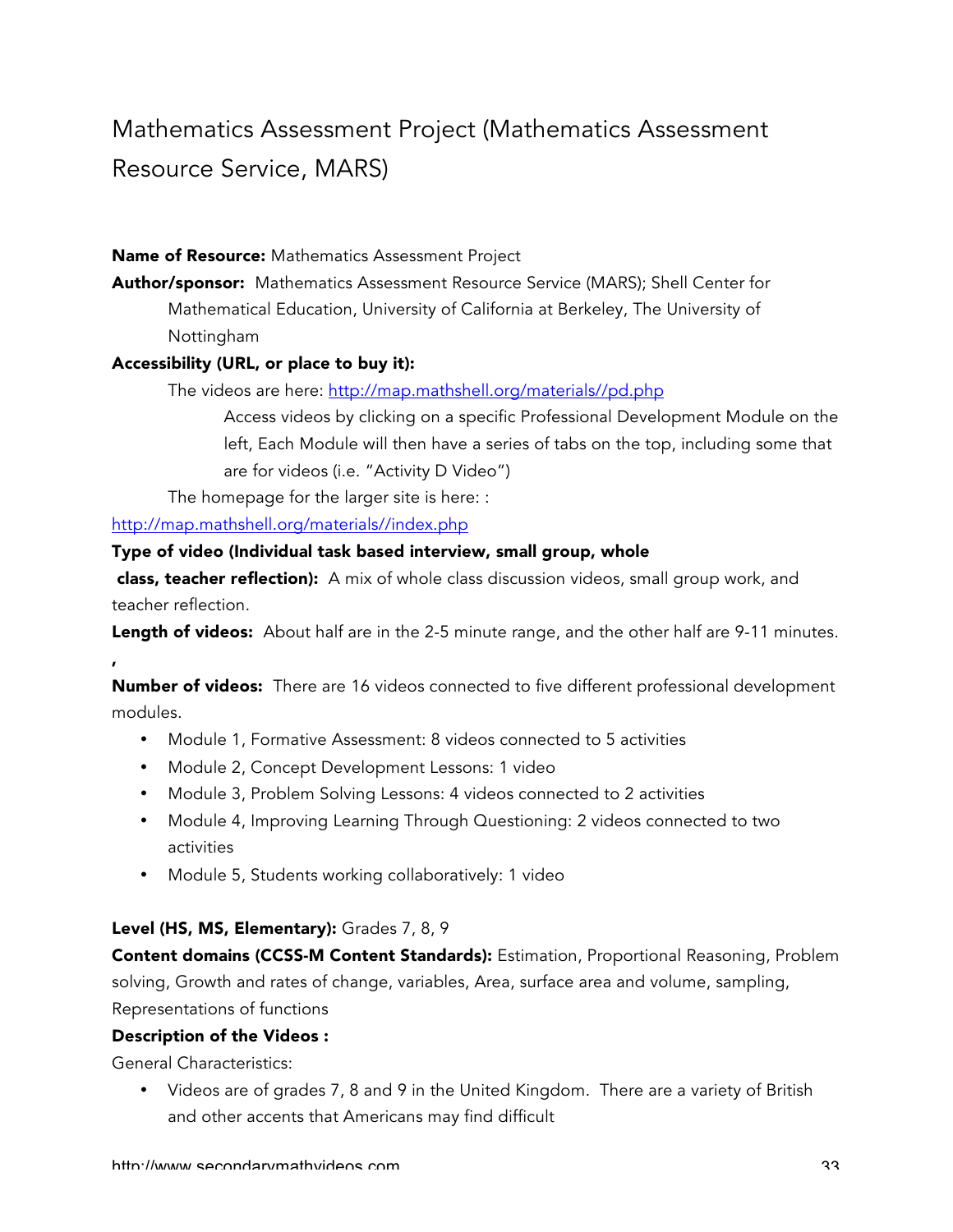- Seven of the 16 videos have the option of having English or Spanish subtitles (Modules 3, 4 and 5)
- The clips are often edited to show examples of specific teacher moves or specific patterns of interaction, however, they are not staged or unrealistic.
- Clips are in the context of larger Professional development modules that are aimed at issues connected to teaching for understanding through the use of rich mathematical tasks
- Clips lack time stamps, nor do they have transcripts.

Descriptions by Module:

- Module 1, Formative Assessment: 8 videos connected to 5 activities. This module is designed to give teachers exposure to examples of teaching for understanding using rich tasks, and as such has many videos of short classroom clips interspersed with teachers talking about the benefits and challenges of using formative assessment and attending to student understanding.
	- o Activity C Videos: Short videos of specific formative assessment techniques, showing students and teachers engaging in these techniques and teachers talking about their use
		- Min-whiteboards (2:30)
		- Posters (2:20)
	- o Activity D Videos: Teachers discussing Feedback
		- **•** Short examples of how teachers give and use feedback in a lesson, and teachers discussing giving and using comments on problem write-ups during the process (4:22)
	- o Activity E Video: Observing Formative Assessment
		- Excerpts from lessons in which students respond to feedback on their work Including student discussion of feedback and work in groups (8:45)
	- o Activity F Video: Formative assessment Lesson by Lesson
		- Andrew's Lesson: Estimation by sampling, justification, proportional reasoning Routines around feedback (11:00)
		- Dominic's Lesson: Growth Patterns, Representations of growth, Justification, Modeling (10:00)
		- Amy's Lesson: Optimizing security camera placement, Visual Reasoning, Representation, Justification (9:00)
	- o Activity G Video: Student Views
		- Students talk about receiving feedback, how it effects their learning and their motivation (4:11)
- Module 2, Concept Development Lessons: One video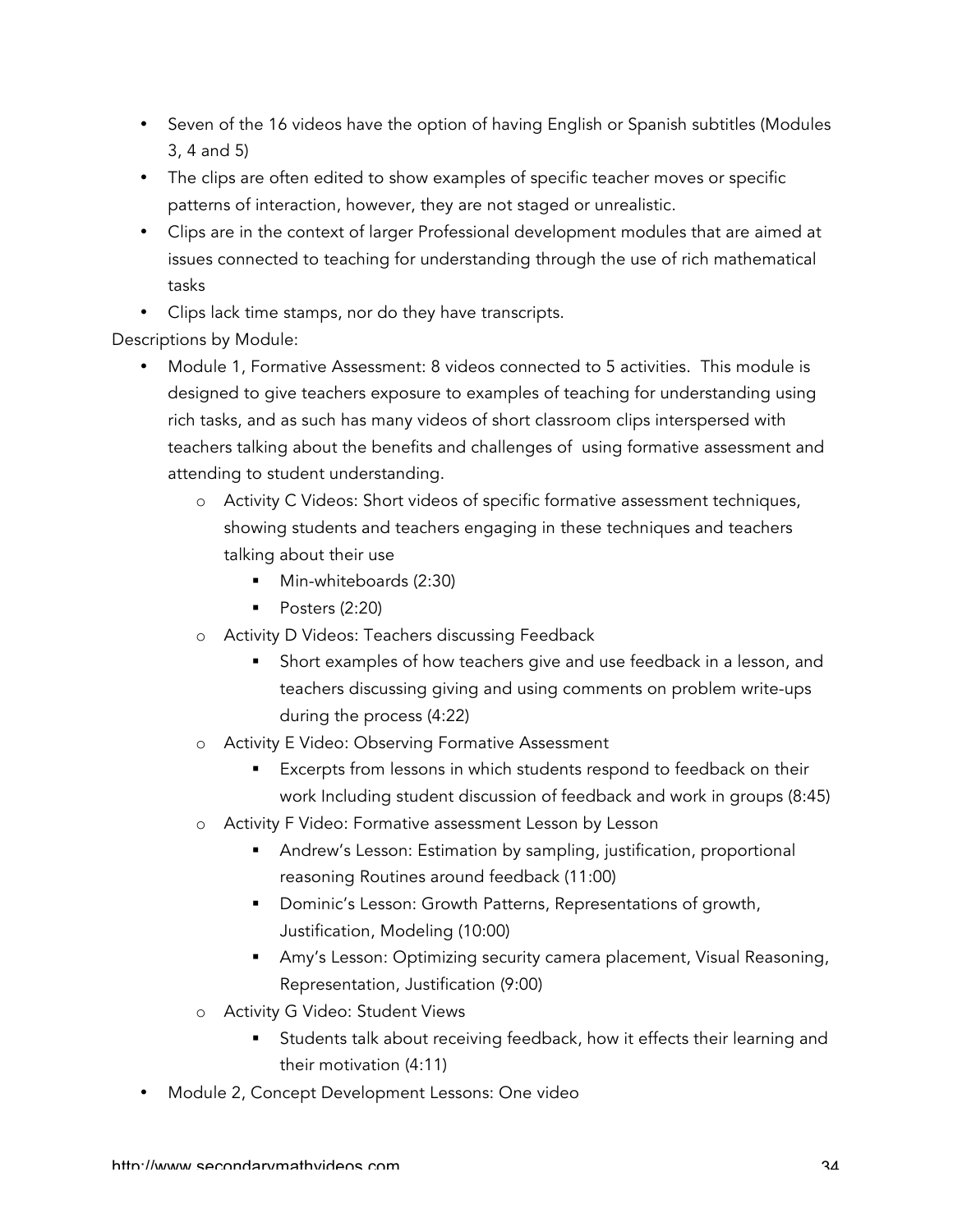- o Different representations of algebraic expressions (geometric, table, expression, description) Teacher interacting with one small group (4:22)
- § Module 3, Problem Solving Lessons: Four videos connected to two activities. Subtitles in English and Spanish
	- o Activity D Video: Problem Solving Lessons, explicit norms for problem solving and working in groups, appropriate use of tools
		- Organizing a Table Tennis Tournament; 9:10
		- Designing a box for 18 sweets; Nets, surface and volume, optimization 9:30
	- o Activity E Video: Teacher follow-up. Teachers discussing student work and teaching of lessons, same lesson for grade 7, 8 and 9. Subtitles in English and Spanish.
		- Teacher Follow-up for Table Tennis (5:20)
		- Teacher Follow-up for Sweets Box (5:20)
- Module 4, Improving Learning Through Questioning: Two videos Subtitles in English and Spanish.
	- o Activity C Video Sharing Gas Costs, work with small groups, (12:45)
	- o Activity E Video Teachers working together to estimate how many dentists in the UK (5:30)
- Module 5: Students Working Collaboratively: One video. Students working in small groups to estimate how many teachers in the UK (11:00)

Usefulness of the Videos: These videos are good examples of effective teaching using high demand tasks. Although they are edited, they are realistic and not scripted. The teachers show effective attention to the creation of norms and expectations. These videos are also effective in giving voice to teacher concerns and addressing them. The videos use rich and interesting tasks. The ancillary materials help make the video even more effective.

Ancillary Materials (i.e. transcripts, tasks): The videos themselves are parts of Professional development modules. Each of the modules has a Facilitator's guide with a suggested progression of activities in the service of a particular theme. (Introduction to formative assessment, Using questioning, etc.). The modules address specific teaching goals and techniques and address common teacher concerns. They also involve doing the mathematics of a rich task and analyzing student work.

This is part of a larger website dedicated to developing and disseminating high demand tasks (which they call formative assessment tasks) for use in mathematics classrooms. The home page ( http://map.mathshell.org/materials//index.php ) has links to lessons, tasks and tests.